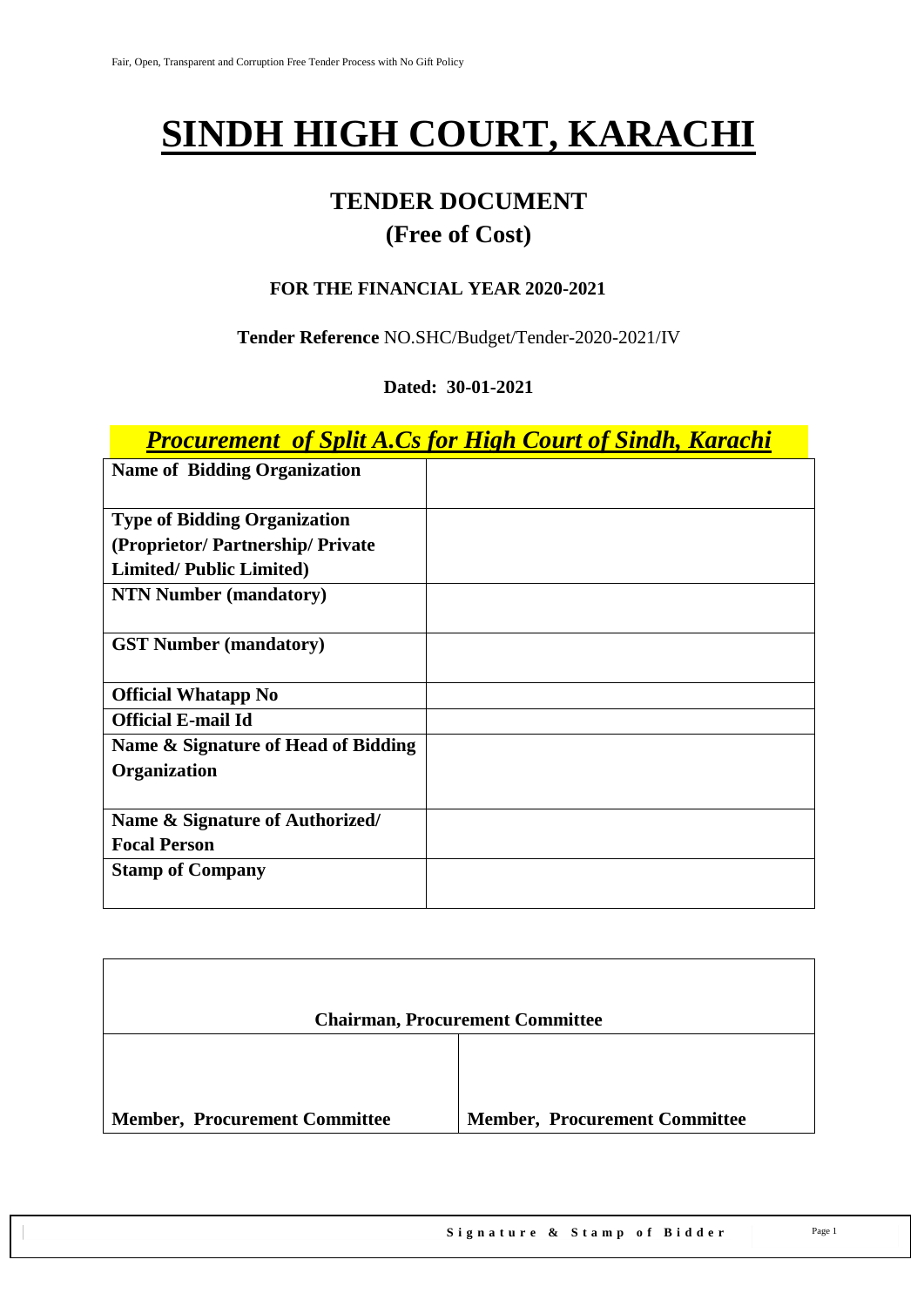## **Contents**

| 1.     |  |  |
|--------|--|--|
| 2.     |  |  |
| 3.     |  |  |
| 4.     |  |  |
| 5.     |  |  |
| 6.     |  |  |
| 7.     |  |  |
|        |  |  |
|        |  |  |
|        |  |  |
|        |  |  |
| 7.3.   |  |  |
| 7.3.1. |  |  |
| 7.3.2. |  |  |
| 7.3.3. |  |  |
|        |  |  |
| 8.     |  |  |
| 9.     |  |  |
|        |  |  |
|        |  |  |
|        |  |  |
|        |  |  |
|        |  |  |
|        |  |  |
|        |  |  |
|        |  |  |
|        |  |  |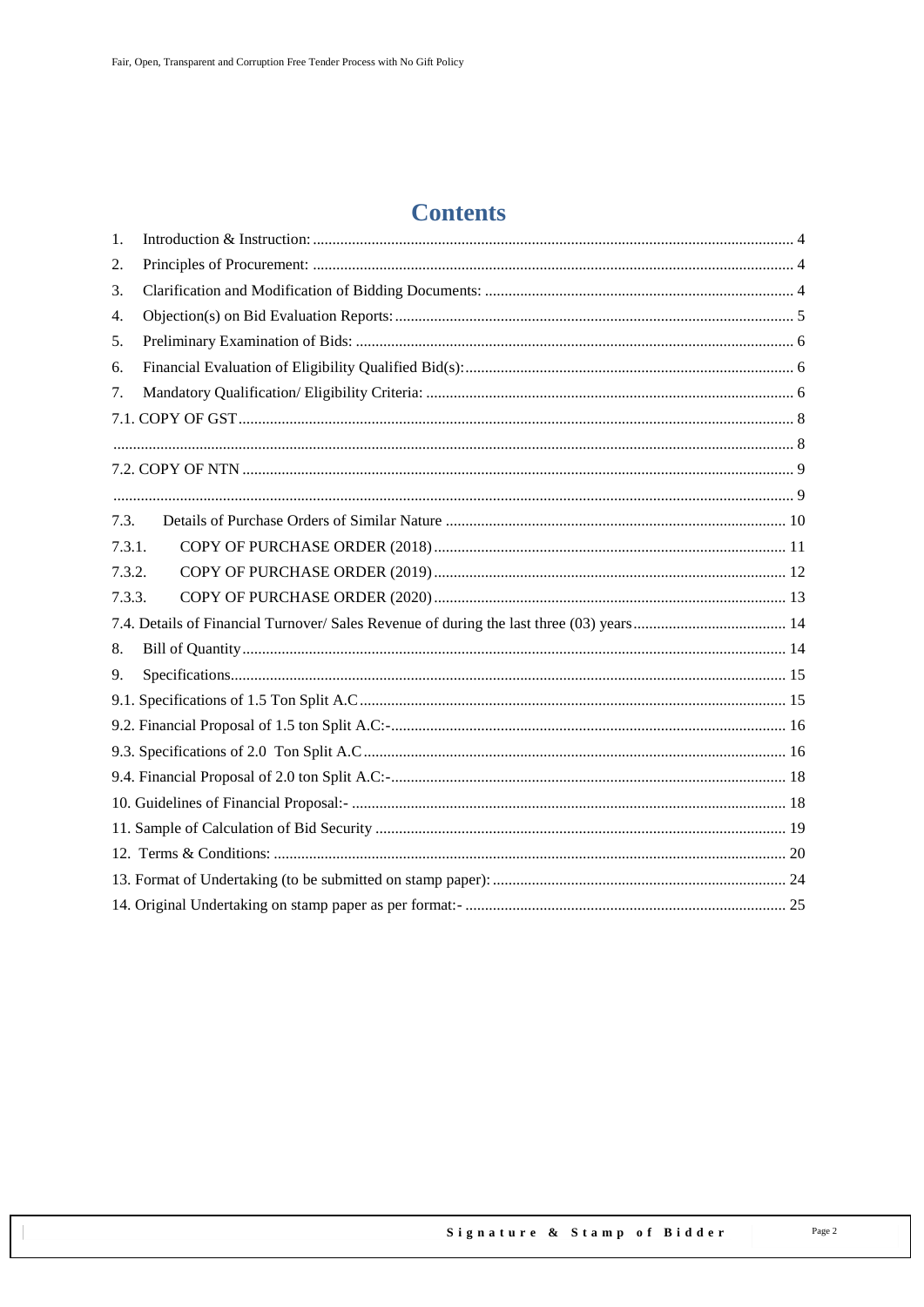Tender Reference No. \_\_\_\_\_\_\_\_\_\_\_\_\_ Dated\_\_\_-\_\_\_\_\_-2021

**To,** 

**The Learned Registrar, Sindh High Court, Karachi.**

Respected Sir,

We, the undersigned, offer to provide our services for **"Supply of Split A.Cs for High Court of Sindh, Karachi**<sup>"</sup>, as a Bid, sealed in an envelope. Mr. holding **CNIC No. \_\_\_\_\_\_\_\_\_\_\_\_\_\_\_\_\_\_\_\_\_\_** has been authorized to attend the Bid Meetings on behalf of our organization.

We understand that Sindh High Court is not bound to accept any Proposal you receive and reserves the right to accept or reject any offer and to annul the bidding process and reject all proposals without assigning any reason or having to owe any explanation whatsoever.

The decision of Purchase Committee shall be final and cannot be challenged on any ground at any forum and the Purchase Committee will not be liable for any loss or damage to any party acting in reliance thereon.

Sincerely,

**Name: Designation: Name of Company Dated:**

*\*No need to print this on company letter head.*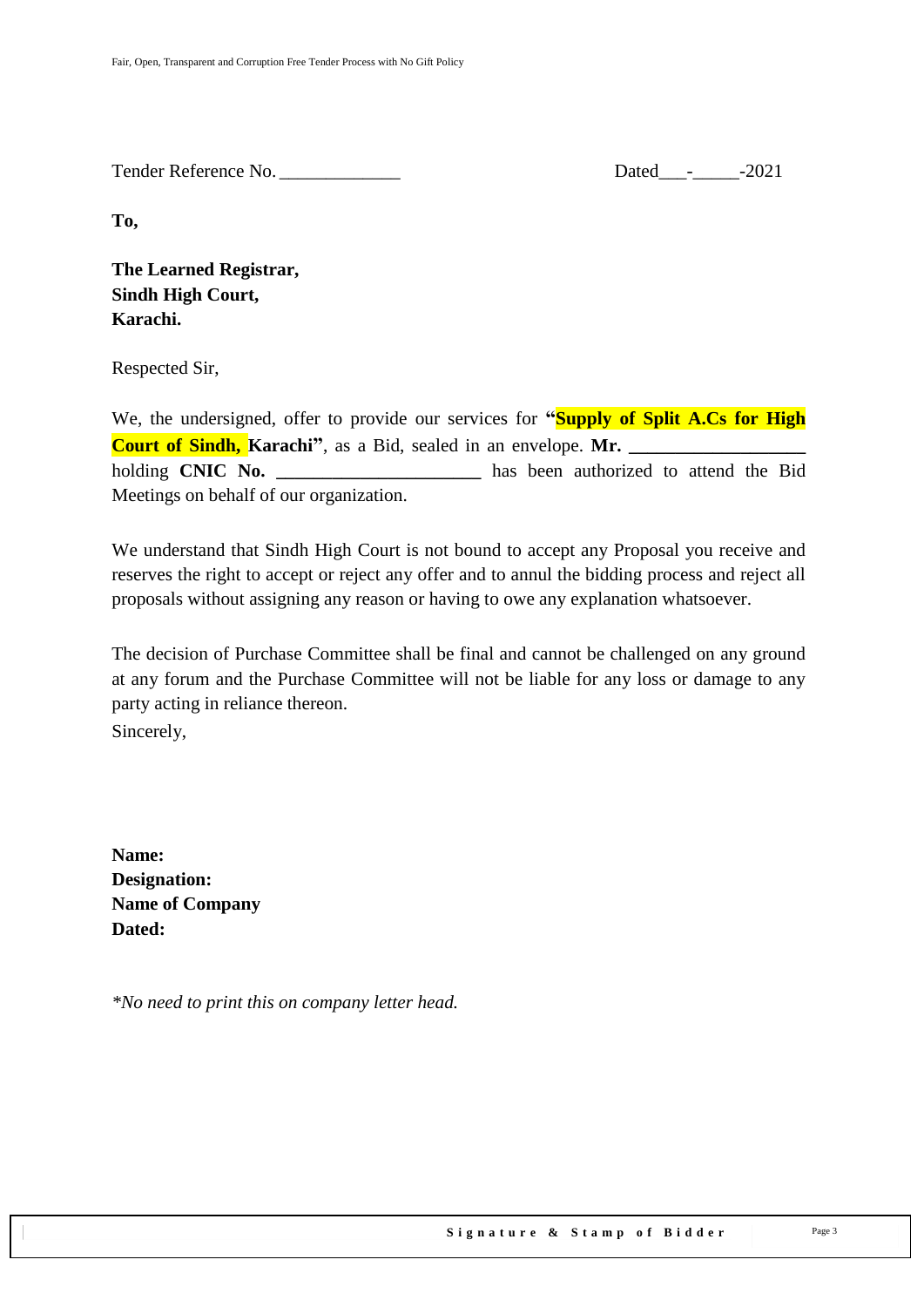## <span id="page-3-0"></span>**1. Introduction & Instruction:**

Dear Tenderer:

The **SINDH HIGH COURT (SHC)** is the highest judicial institution of the province of [Sindh.](https://en.wikipedia.org/wiki/Sindh) We are interested to purchase **Split A.Cs and Floor Standing A.Cs, for High Court of Sindh, Circuit Court, Hyderabad**, as mentioned in tender document, from your esteemed firm / agency in transparent manner. SHC reserves the right to increase/ decrease the quantities as per requirement in the light of availability of funds, as per rules.

| <b>Description</b>                                | Date $\&$ time of Date $\&$ time        |                        |
|---------------------------------------------------|-----------------------------------------|------------------------|
|                                                   | <b>Submission of Bids</b>               | of Opening of          |
|                                                   |                                         | <b>Bids</b>            |
| <b>Procurement of Split A.Cs:-</b>                | before  <br>On<br>or                    | 18 <sup>th</sup><br>On |
|                                                   | $18^{\text{th}}$<br>February, February, |                        |
| Two $(02)$ Split A.Cs $(1.5 \text{ ton})$         | 2021<br>12:00<br>at                     | 2021<br>at             |
| Twenty five $(25)$ Split A.Cs $(2.0 \text{ ton})$ | noon.                                   | 12:30 p.m.             |

<span id="page-3-1"></span>Please be informed that in case of public holiday/ unforeseen events, tender will be opened on the next working day.

#### **2. Principles of Procurement:**

 Sindh High Court believes in fair, open, transparent and corruption free tender process. It is ensured that procurements are conducted in a *fair and transparent manner* and the object of procurement brings value for money to our organization. Hence, bidders are directed to provide soft  $\&$  hard copies of all required documents as mentioned in "Eligibility" Criteria". We strictly follow "No Gift Policy" and do not favor any bidder. Any influence for winning the tender will disqualify the bidder from the tender process and bidder may be black listed for the life time subject to rules.

### <span id="page-3-2"></span>**3. Clarification and Modification of Bidding Documents:**

Bidding Document has been prepared as per rules. Clarifications (if any) for contents of bidding documents may be sent to the Procurement Committee comprising D.G (F&A), D.R (Accounts) and Accounts Officer, A.G Sindh through Registrar, High Court in writing, at least five calendar days prior to the date of opening of bid. Clarification in response to a query shall be uploaded on the official website of Sindh High Court. All bidders are advised to visit the website of Sindh High Court for keeping them updated.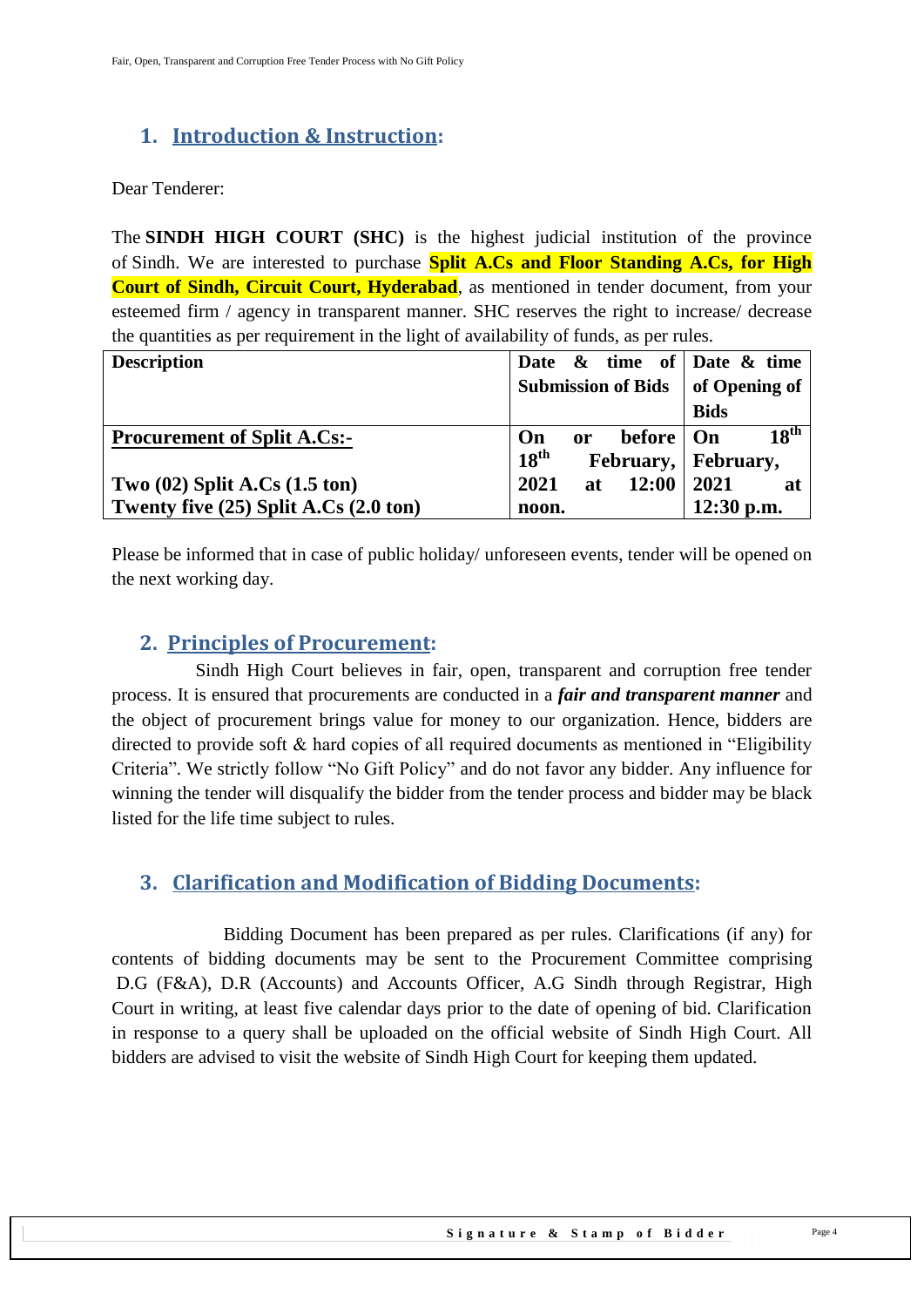It is stated that contents of bidding documents have been carefully read  $\&$ understood. All queries (if any) have been properly answered by the concerned Officers of Sindh High Court well before in time. We do not have any objections on the contents of the biding documents.

| Name:               |  |
|---------------------|--|
| <b>Designation:</b> |  |
| Signature & stamp   |  |
|                     |  |

## <span id="page-4-0"></span>**4. Objection(s) on Bid Evaluation Reports:**

 Bid Receiving Time Sheet, Bid Attendance Sheet, Eligibility Criteria Report, Technical Bid Evaluation Report and Financial Bid Evaluation Report shall be uploaded on the official website of High Court of Sindh. Objection(s) if any should be submitted within THREE (03) working days of uploading of reports. Thereafter, no objection shall be entertained.

It is undertaken that it is our responsibility to download the above mentioned bid reports from the official website of Sindh High Court. It is also undertaken that objection (s) if any will be submitted within THREE (03) working days of uploading of reports and we will not submit any objection after the lapse of time.

| <b>Name</b>        |  |  |
|--------------------|--|--|
| <b>Designation</b> |  |  |
| <b>Cell Number</b> |  |  |
| Signature & stamp  |  |  |
|                    |  |  |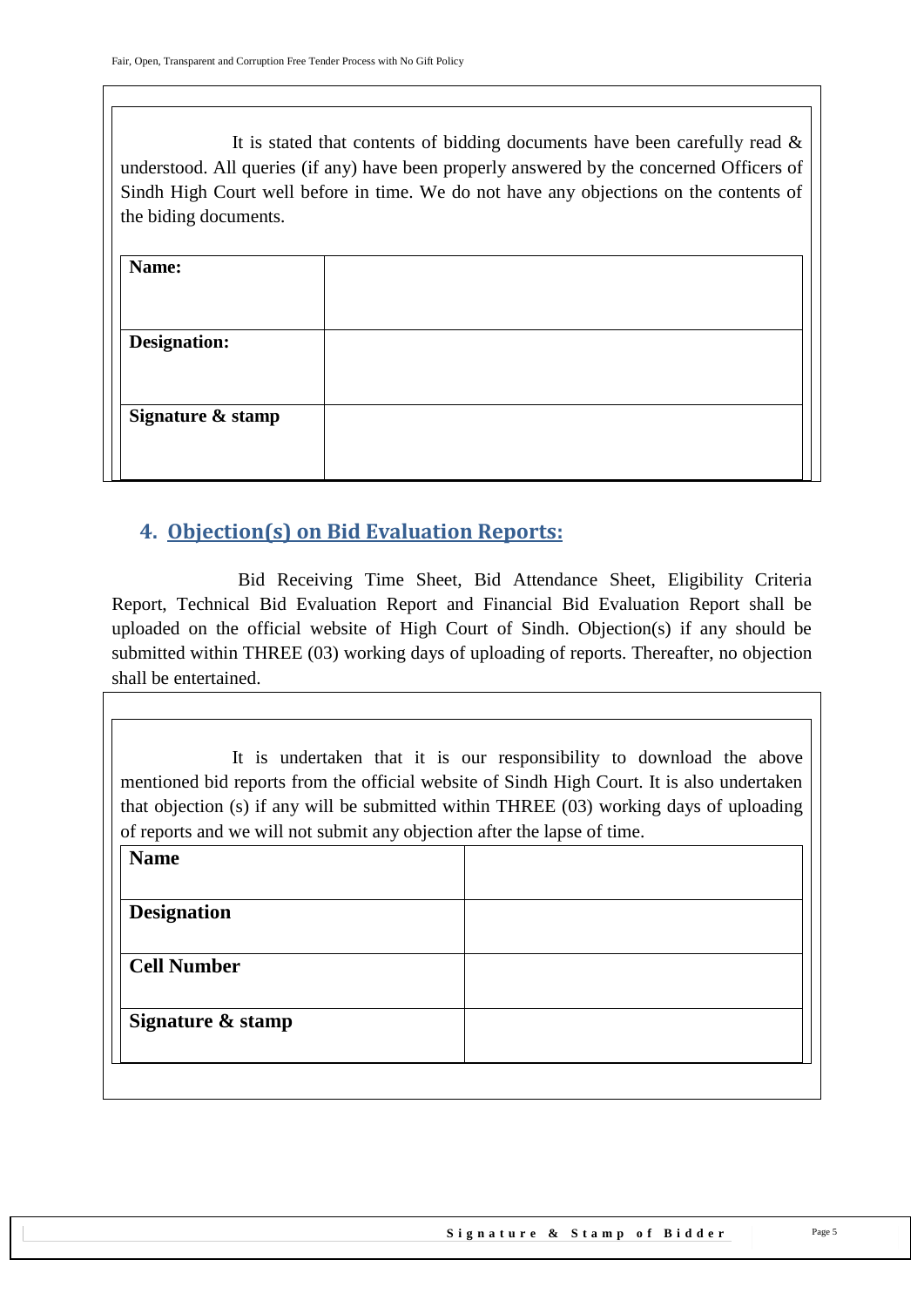## <span id="page-5-0"></span>**5. Preliminary Examination of Bids:**

 Procurement Committee shall examine the bids to confirm that all required documents (soft & hard copies) and specifications/ technical documentation requested in bidding documents have been provided, and to determine the completeness of each document submitted. If any of the required documents or information is missing, the bid shall be rejected. Further, Sindh High Court shall examine the Bid to confirm that all terms and conditions specified in the bidding documents have been accepted by the Bidder without any material deviation or reservation.

## <span id="page-5-1"></span>**6. Financial Evaluation of Eligibility Qualified Bid(s):**

 **Financial Evaluation of eligibility qualified Bid (s) shall be done on the basis of total amount without GST of all items (both floor standing A.Cs and Split A.C) as mentioned in financial proposal**. All government taxes shall be applicable as per rules. Tender may be awarded to the lowest bidder (s) subject to fulfillment of all the terms  $\&$ conditions of bidding documents and specifications/ requirements of Sindh High Court as mentioned in bidding documents.

|                | <u>Hard Copies (print out) of following documents are mandatory.</u>        |              |  |
|----------------|-----------------------------------------------------------------------------|--------------|--|
| S.No           | <b>Eligibility Criteria</b>                                                 | <b>Flags</b> |  |
|                | Complete filled, signed & stamped Tender Document.                          | A            |  |
|                | Kindly do not leave any box/column blank                                    |              |  |
| $\overline{2}$ | <b>Relevant Tax Registration Certificates</b>                               | B            |  |
|                | (GST & NTN)                                                                 |              |  |
| 3              | Copies of at least THREE (03) Purchase Orders of similar nature             | $\mathbf C$  |  |
|                | during the last three years. Minimum One $(01)$ for each year $(2018, 100)$ |              |  |
|                | 2019 & 2020) or (2017, 2018 & 2019) is mandatory.                           |              |  |
| $\overline{4}$ | <b>Undertaking</b> on judicial stamp paper that firm has never been<br>D    |              |  |
|                | blacklisted by any government semi government, autonomous and               |              |  |
|                | stated owned organization.                                                  |              |  |
|                | (As per format given at the last page of tender document)                   |              |  |
| 5              | Average Financial turnover (Sales Revenue) of at<br>least                   | E            |  |
|                | <b>Rs. 2 million</b> per annum during the last three years. (authenticated  |              |  |
|                | financial statements are required)                                          |              |  |
| 6              | <b>Profile</b> of company/firm/partnership                                  | F            |  |

### <span id="page-5-2"></span>**7. Mandatory Qualification/ Eligibility Criteria:**

**Hard Copies (print out) of following documents are mandatory.**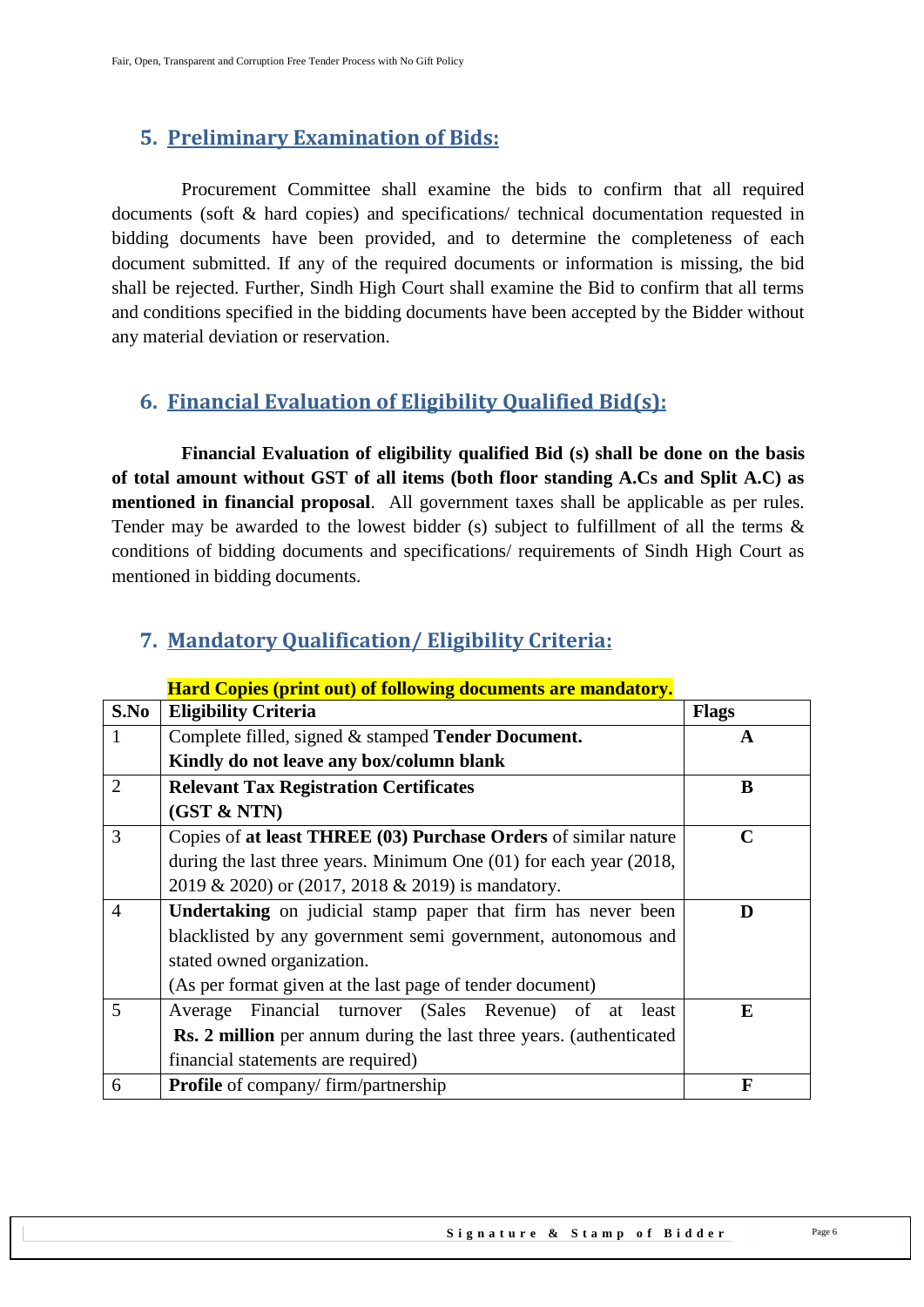|      | <b>Soft Copies (CD/DVD/USB) of following documents are mandatory.</b> |                  |  |
|------|-----------------------------------------------------------------------|------------------|--|
| S.No | <b>Eligibility Criteria</b>                                           | <b>Available</b> |  |
|      |                                                                       | (Yes or No)      |  |
|      | Complete filled, signed & stamped <b>Tender Document</b>              |                  |  |
| 2    | <b>Relevant Tax Registration Certificates</b>                         |                  |  |
|      | (GST & NTN)                                                           |                  |  |

It is undertaken that I have provided soft and hard copies of the above mentioned documents. It is understood that Sindh High Court reserves the right to reject our bid/ disqualify us in case of non-availability of the above mentioned documents and decision of Sindh High Court shall be final.

| Name:             |  |
|-------------------|--|
|                   |  |
|                   |  |
|                   |  |
| Designation:      |  |
|                   |  |
|                   |  |
|                   |  |
|                   |  |
| Signature & stamp |  |
|                   |  |
|                   |  |
|                   |  |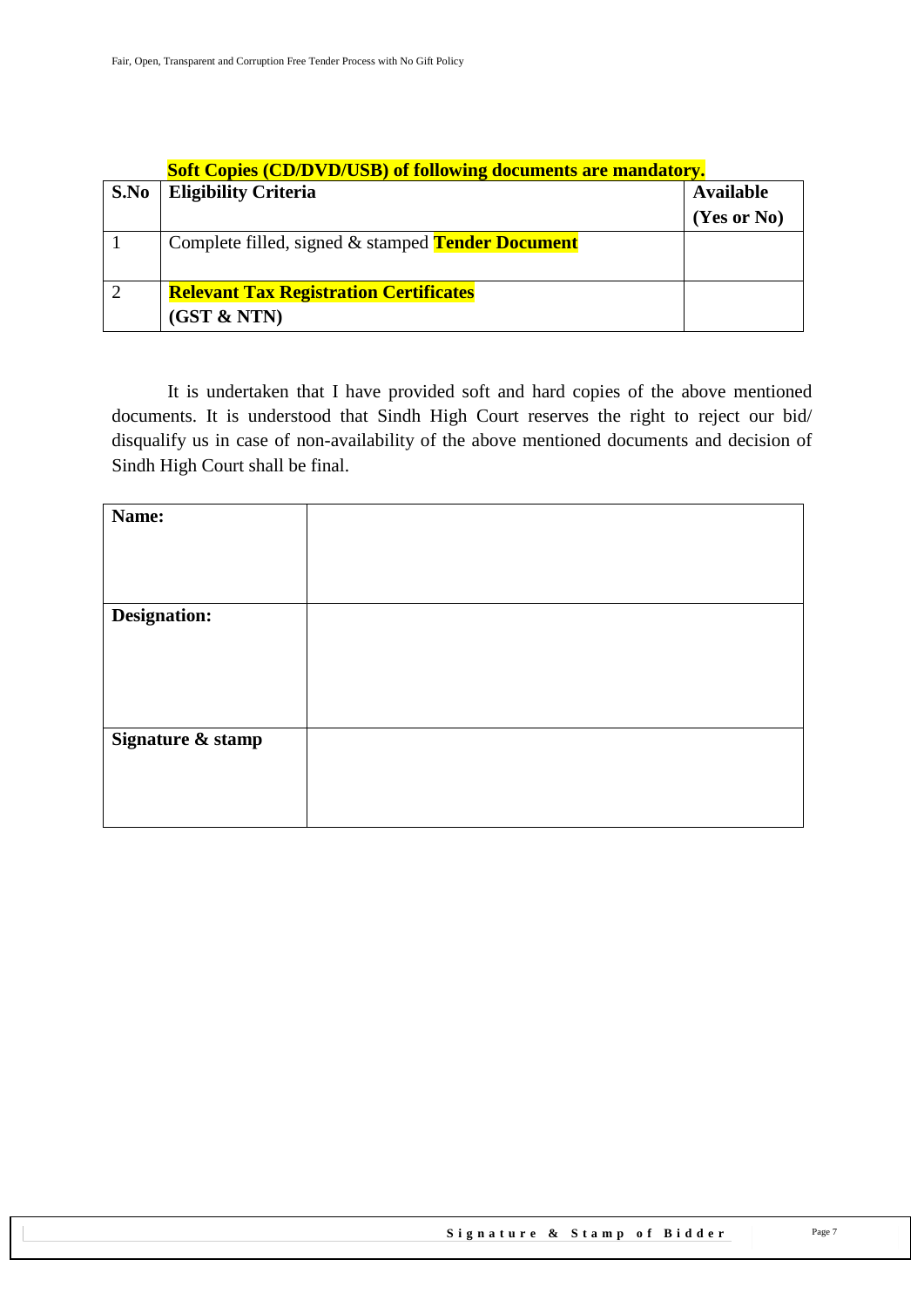<span id="page-7-1"></span><span id="page-7-0"></span>**7.1. COPY OF GST**

## **Please attach/ staple/ paste GST Registration Certificate in this box**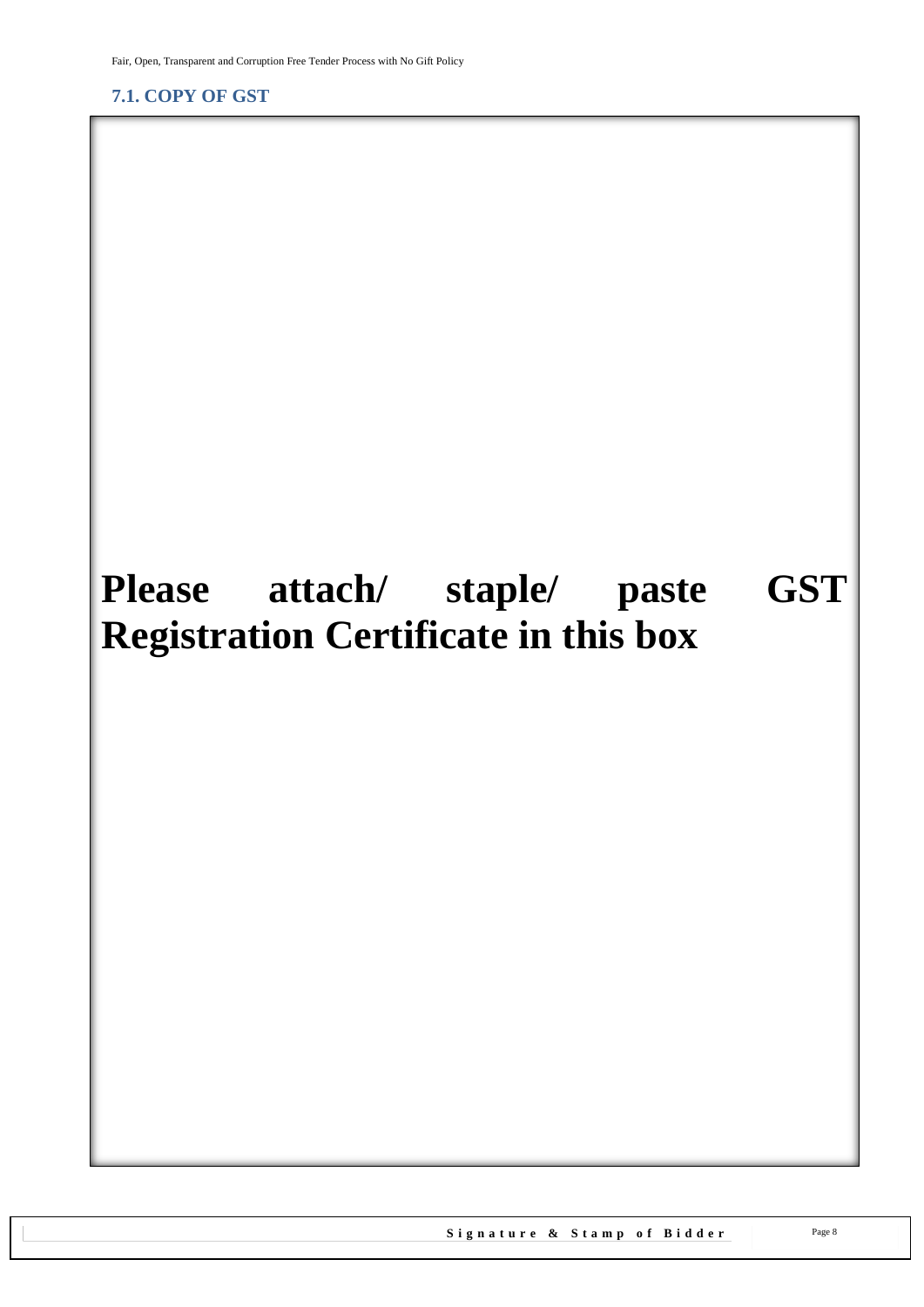<span id="page-8-1"></span>Fair, Open, Transparent and Corruption Free Tender Process with No Gift Policy

#### <span id="page-8-0"></span>**7.2. COPY OF NTN**

## **Please attach/ staple/ paste NTN Registration Certificate in this box**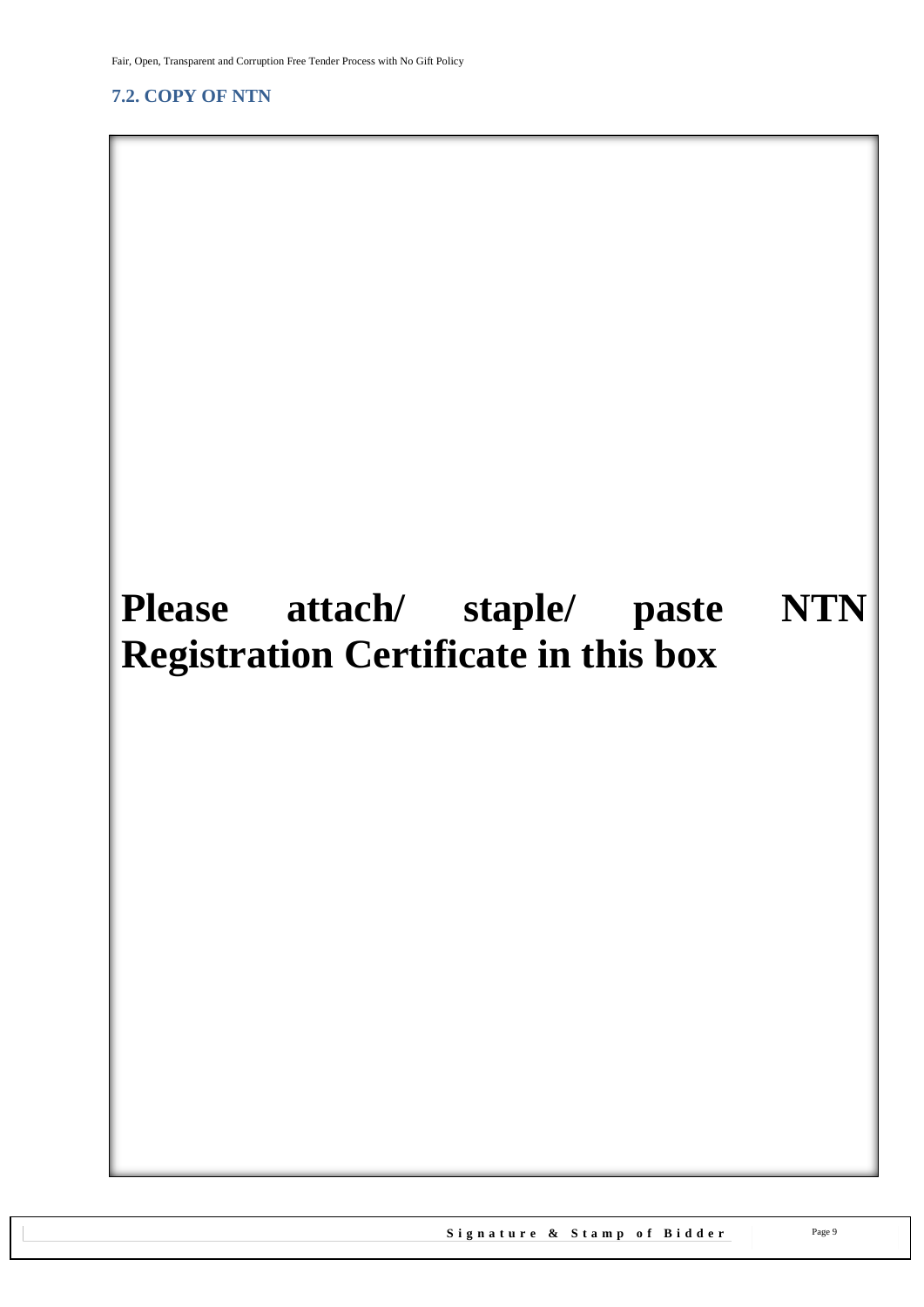#### <span id="page-9-0"></span>**7.3. Details of Purchase Orders of Similar Nature**

| S.No           | Purchase Order issued Purchase<br>by<br>(Name of Organization) | <b>Order No</b> | <b>Date</b><br><b>Purchase</b><br>Order | of Details<br>(Make, Model etc) |
|----------------|----------------------------------------------------------------|-----------------|-----------------------------------------|---------------------------------|
| $\mathbf{1}$   |                                                                |                 | $\cdots$ - $\cdots$ -2018               |                                 |
|                |                                                                |                 |                                         |                                 |
|                |                                                                |                 |                                         |                                 |
| $\overline{2}$ |                                                                |                 | $-2019$<br>1.1.77.1.1.1.1               |                                 |
|                |                                                                |                 |                                         |                                 |
|                |                                                                |                 |                                         |                                 |
|                |                                                                |                 |                                         |                                 |
| 3              |                                                                |                 | $\cdots$ - $\cdots$ -2020               |                                 |
|                |                                                                |                 |                                         |                                 |
|                |                                                                |                 |                                         |                                 |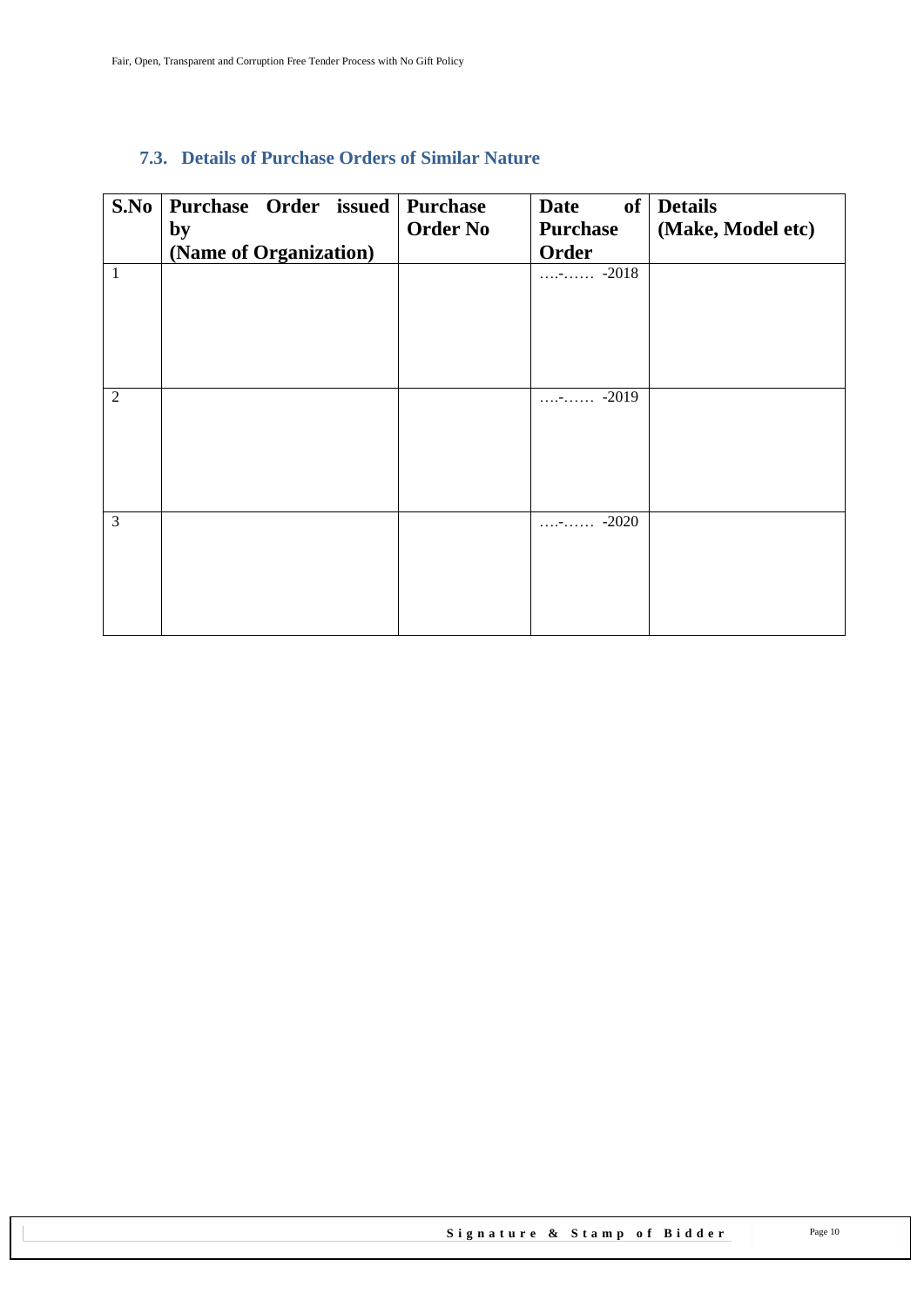<span id="page-10-0"></span>**7.3.1. COPY OF PURCHASE ORDER (2018)**

# **Please attach/ staple/ paste Purchase Order (2018) in this box**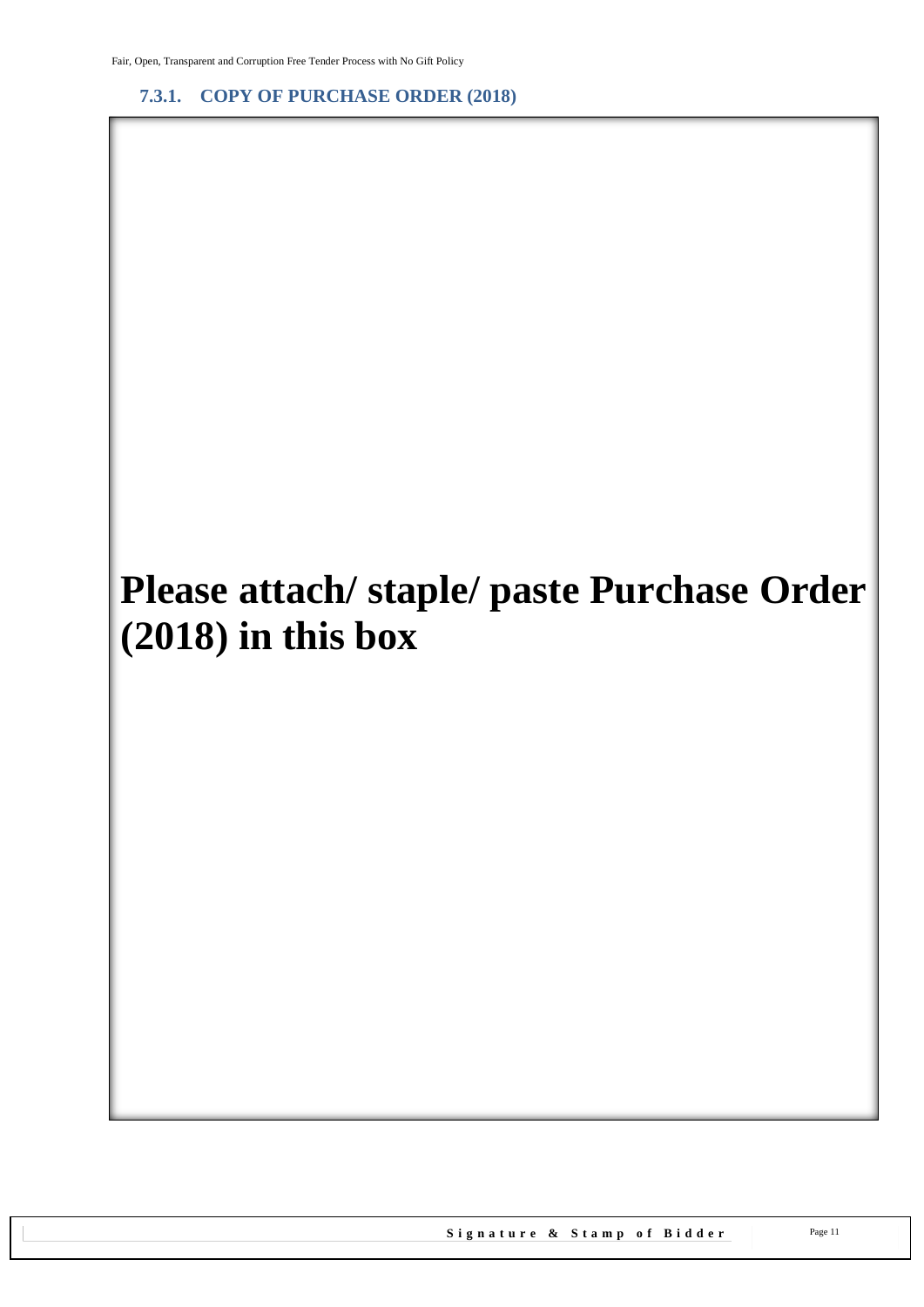<span id="page-11-0"></span>**7.3.2.COPY OF PURCHASE ORDER (2019)**

# **Please attach/ staple/ paste Purchase Order (2019) in this box**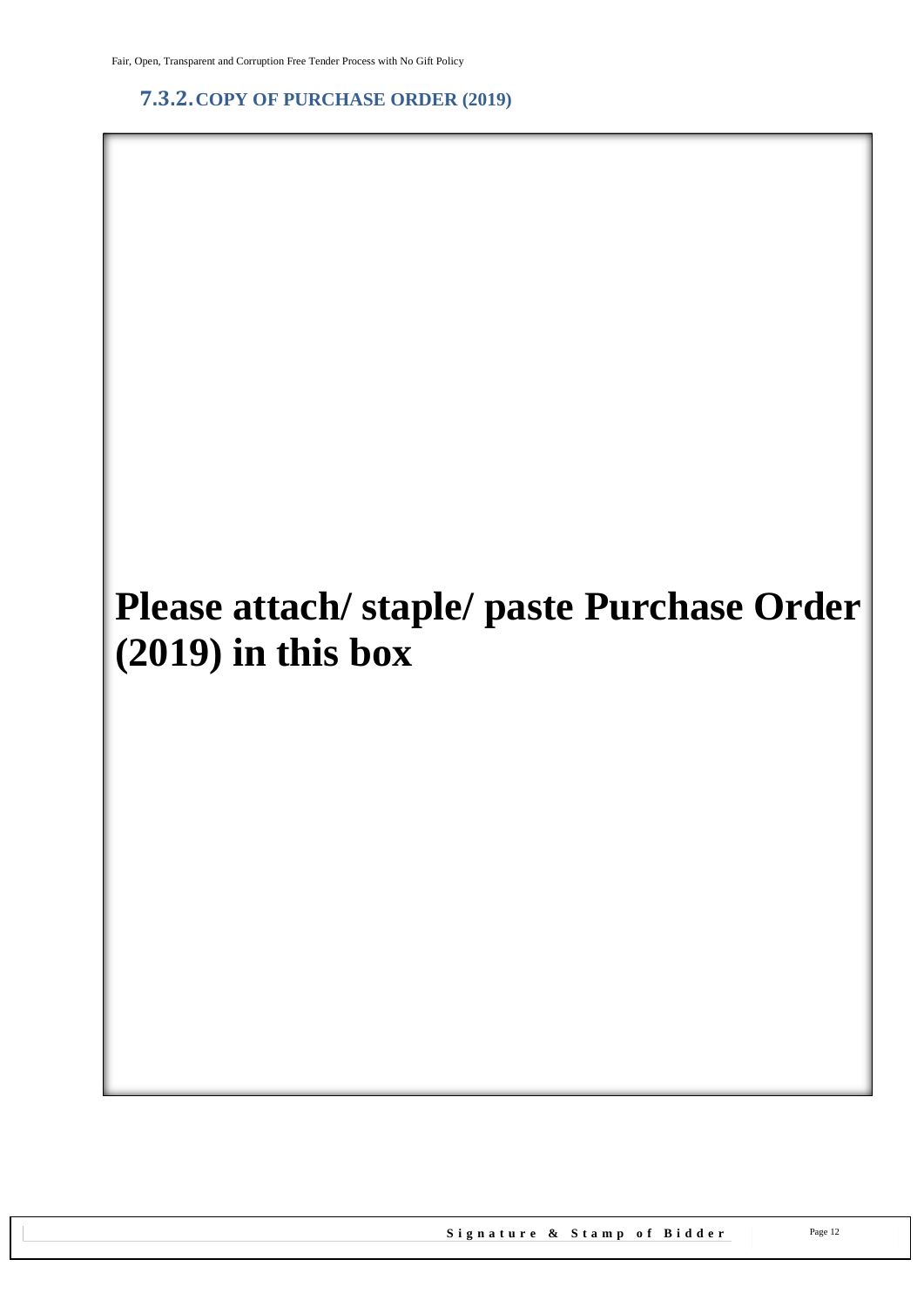<span id="page-12-0"></span>**7.3.3. COPY OF PURCHASE ORDER (2020)**

# **Please attach/ staple/ paste Purchase Order (2020) in this box**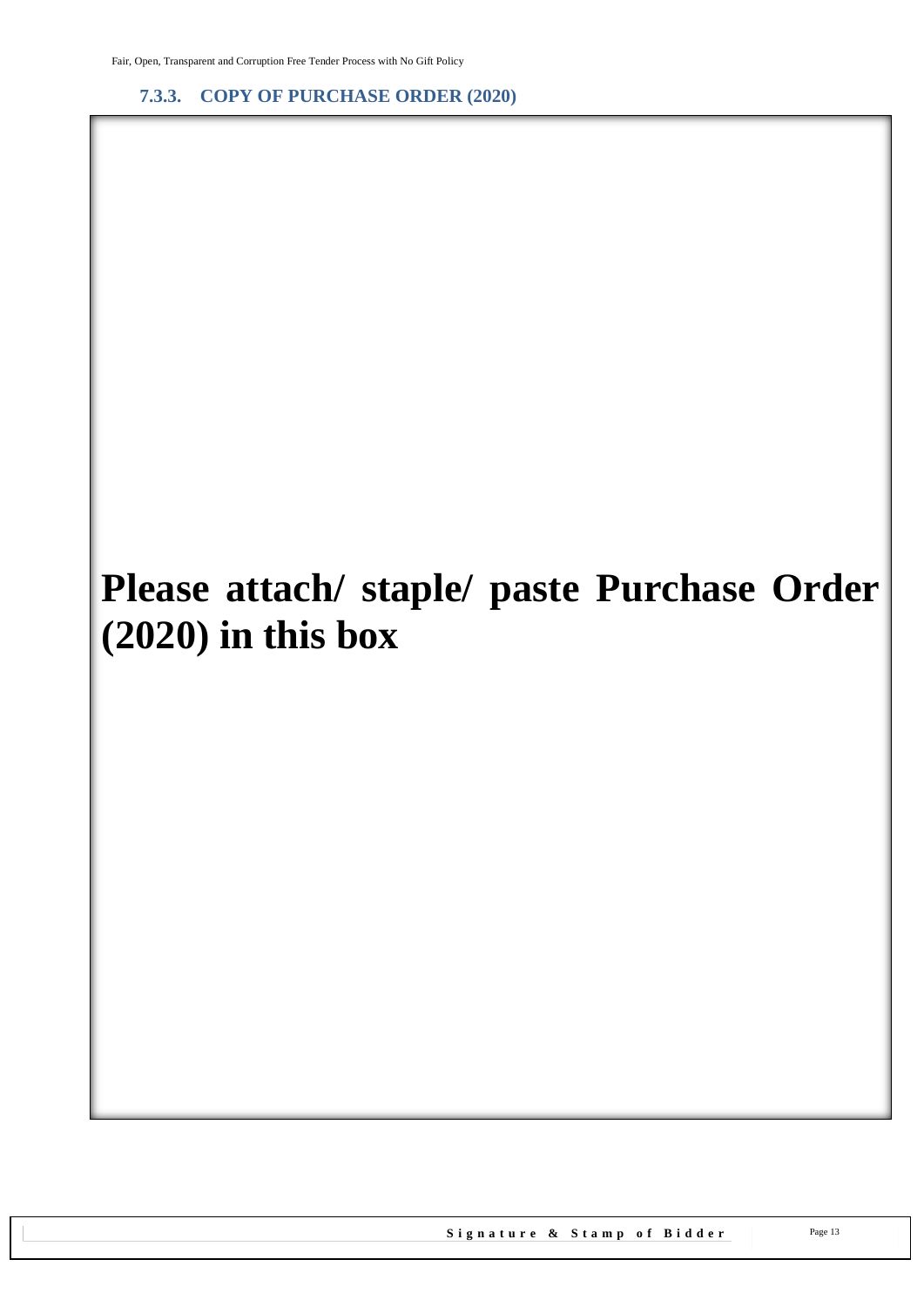| $\overline{\mathbf{S}}.\mathbf{No}$ | <b>Financial Year</b> | Turnover (Rs.) |
|-------------------------------------|-----------------------|----------------|
| $\mathbf{1}$                        | 2018                  |                |
| 2                                   | 2019                  |                |
| 3                                   | 2020                  |                |

#### <span id="page-13-0"></span>**7.4. Details of Financial Turnover/ Sales Revenue of during the last three (03) years**

\*Please furnish authenticated financial statements for verification of your financial turnover as mentioned above.

\*Please be informed that financial turn over means net sales revenue. Available credit balance in bank account cannot be considered as financial turn over/ sales revenue. Hence, you are required to provide supporting document (s) for verification of your financial turnover/ sales reven

## <span id="page-13-1"></span>**8. Bill of Quantity**

| <b>Title</b>        | <b>Required Quantity</b> |
|---------------------|--------------------------|
| Split A.C $1.5$ ton |                          |
| Split A.C 2 ton     |                          |

Quantity may be increased or decreased as per requirement and availability of budget,

subject to rules.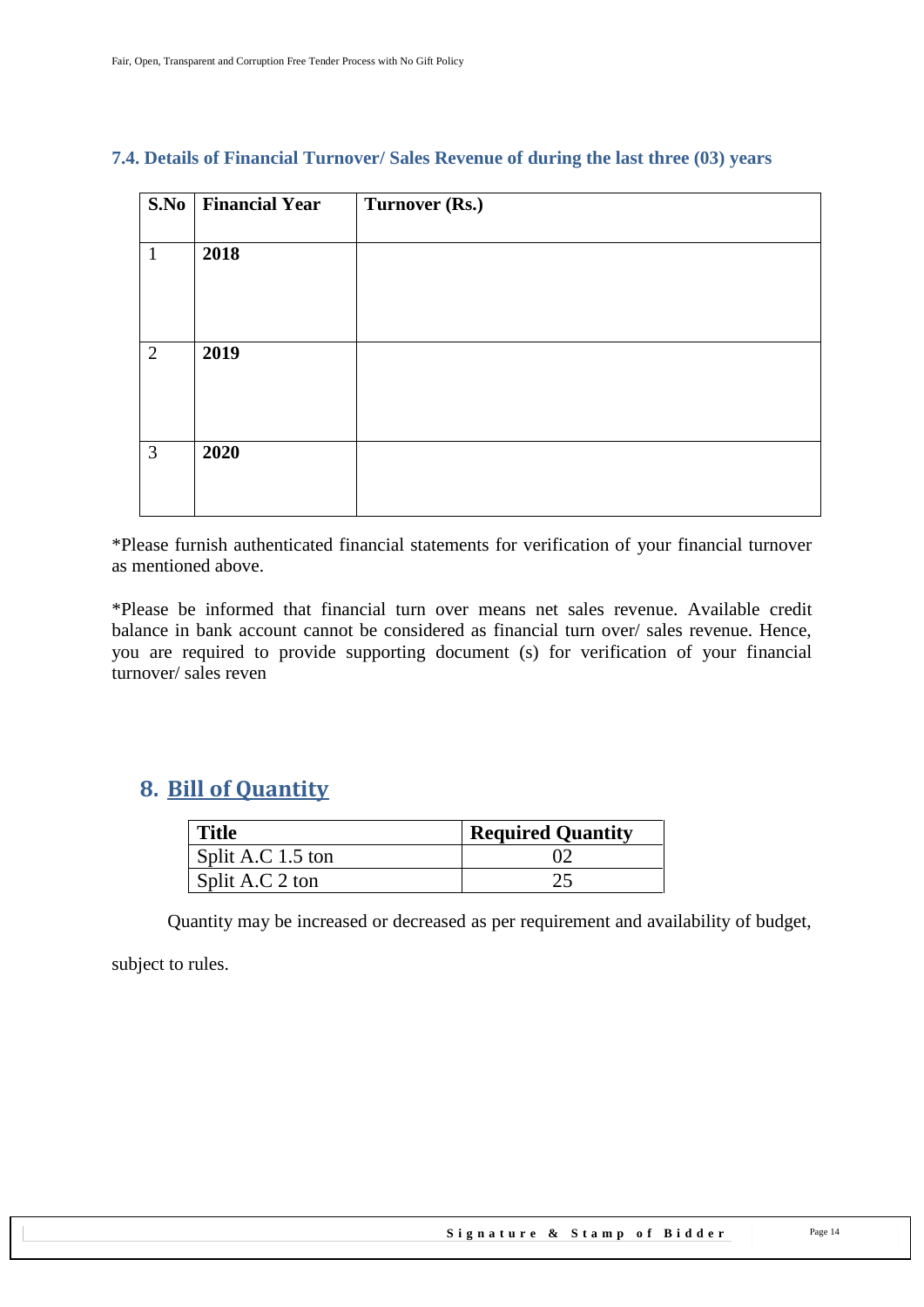## <span id="page-14-1"></span><span id="page-14-0"></span>**9. Specifications 9.1. Specifications of 1.5 Ton Split A.C**

| <b>Brand</b>          | Mitsubishi, Gree, or equivalent<br>standard   | Specifications offered<br><b>Bidder</b> | $\mathbf{b}\mathbf{v}$ |
|-----------------------|-----------------------------------------------|-----------------------------------------|------------------------|
| Country               | of UK/JAPAN/Malaysia/ Thailand or             |                                         |                        |
| Origin                | equivalent standard                           |                                         |                        |
| <b>Cooling Power</b>  | $1.5$ Ton                                     |                                         |                        |
| in Ton                |                                               |                                         |                        |
| <b>Technology</b>     | <b>Invertor/Conventional</b>                  |                                         |                        |
| <b>Accessories</b>    | With all required accessories/ wires/         |                                         |                        |
|                       | installation etc.                             |                                         |                        |
| <b>Date</b><br>of     | Discontinued products or products             |                                         |                        |
| Launch                | production<br>has<br>whose<br>been            |                                         |                        |
|                       | announced to be discontinued by               |                                         |                        |
|                       | manufacturer will not be considered           |                                         |                        |
| <b>Installation</b>   | Bidder will provide complete                  |                                         |                        |
|                       | installation kit.                             |                                         |                        |
|                       | Cost of standard installation kit must        |                                         |                        |
|                       | be included in price of split unit. No        |                                         |                        |
|                       | extra charges shall be paid for               |                                         |                        |
|                       | installation kit.                             |                                         |                        |
|                       | Product will be installed by the              |                                         |                        |
|                       | Technicians of Sindh High Court.              |                                         |                        |
| <b>Transportation</b> | Bidder will transport the units to            |                                         |                        |
|                       | Sindh<br>of<br>High<br><b>Store</b><br>Court. |                                         |                        |
|                       | Transportation charges must<br>be             |                                         |                        |
|                       | included in price of split unit.              |                                         |                        |
|                       | No extra charges shall be paid for            |                                         |                        |
|                       | transportation.                               |                                         |                        |
| <b>Warranty</b>       | 3 Years Compressor, 1 Year Parts &            |                                         |                        |
|                       | Service.                                      |                                         |                        |

| <b>Brand</b>             |  |
|--------------------------|--|
| Make & Model             |  |
| <b>Year of Launch</b>    |  |
| <b>Country of Origin</b> |  |

| <b>Chairman, Procurement Committee</b> |                                      |  |  |  |  |
|----------------------------------------|--------------------------------------|--|--|--|--|
|                                        |                                      |  |  |  |  |
| <b>Member, Procurement Committee</b>   | <b>Member, Procurement Committee</b> |  |  |  |  |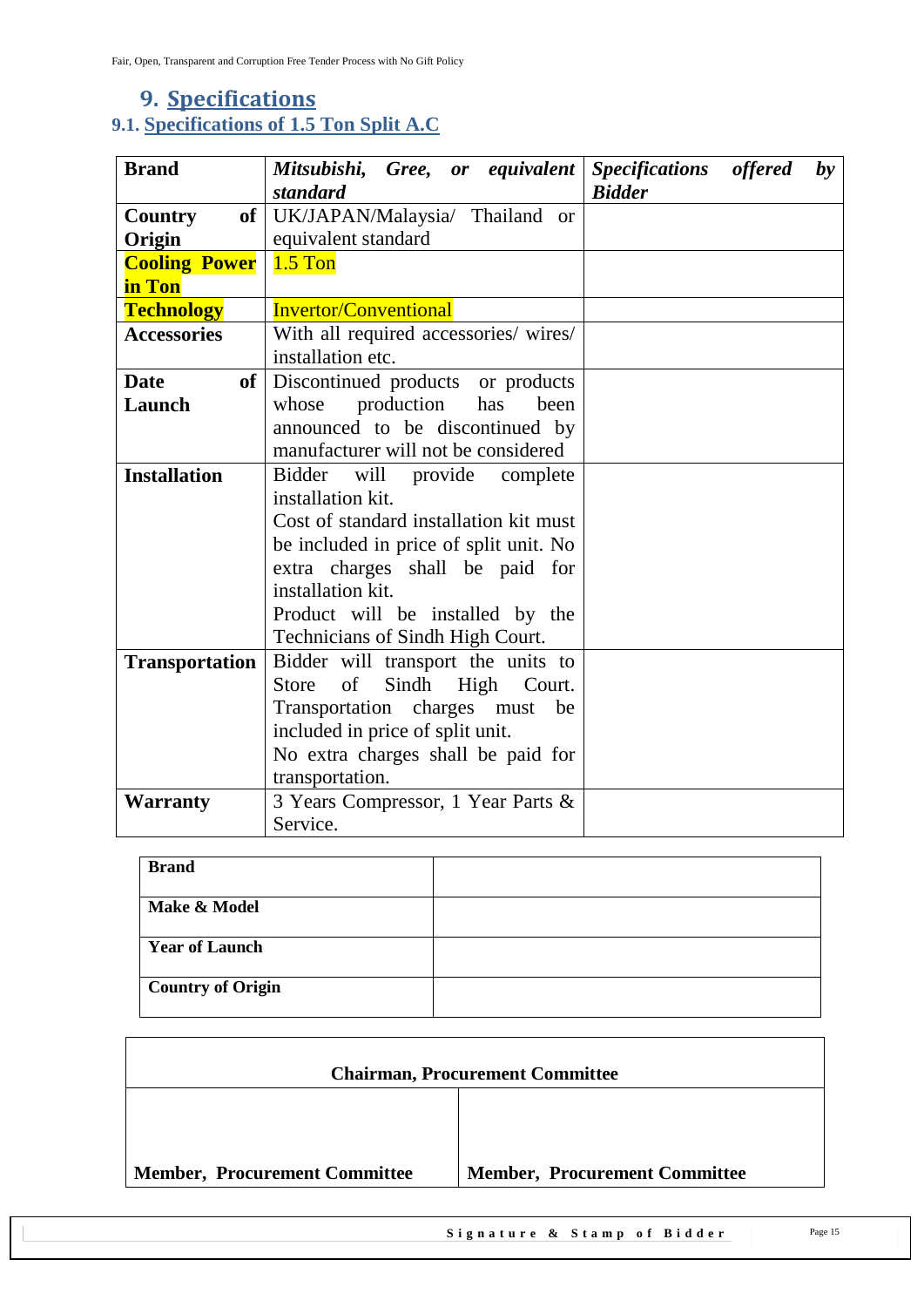### <span id="page-15-0"></span>**9.2. Financial Proposal of 1.5 ton Split A.C:-**

|      | <b>FINANCIAL PROPOSAL</b> |  |  |                                                                                 |                                                                                                                   |  |
|------|---------------------------|--|--|---------------------------------------------------------------------------------|-------------------------------------------------------------------------------------------------------------------|--|
| S.No | <b>Split A.C</b>          |  |  | <b>GST</b><br><i>including</i><br>transportation/ other<br>if<br>charges<br>any | Make & Model of Unit Price without Unit Price without GST<br>including<br>transportation/<br>other charges if any |  |
|      |                           |  |  | Rs. (in figures)                                                                | Rs. (in words)                                                                                                    |  |
|      |                           |  |  |                                                                                 |                                                                                                                   |  |

|                                      | <b>Chairman, Procurement Committee</b> |
|--------------------------------------|----------------------------------------|
| <b>Member, Procurement Committee</b> | <b>Member, Procurement Committee</b>   |

## <span id="page-15-1"></span>**9.3. Specifications of 2.0 Ton Split A.C**

| <b>Brand</b>                          | Mitsubishi, Gree, or<br>equivalent standard                                                                                                               | Specifications offered by<br><b>Bidder</b> |
|---------------------------------------|-----------------------------------------------------------------------------------------------------------------------------------------------------------|--------------------------------------------|
| <b>Country of Origin</b>              | UK/JAPAN/Malaysia/<br>Thailand or equivalent                                                                                                              |                                            |
|                                       | standard                                                                                                                                                  |                                            |
| <b>Cooling Power in</b><br><b>Ton</b> | $2.0$ Ton                                                                                                                                                 |                                            |
| <b>Technology</b>                     | <b>Invertor/Conventional</b>                                                                                                                              |                                            |
| <b>Accessories</b>                    | With all required accessories/<br>wires/installation etc.                                                                                                 |                                            |
| Date of Launch                        | Discontinued products<br><sub>or</sub><br>products whose production<br>has been announced to be<br>discontinued by manufacturer<br>will not be considered |                                            |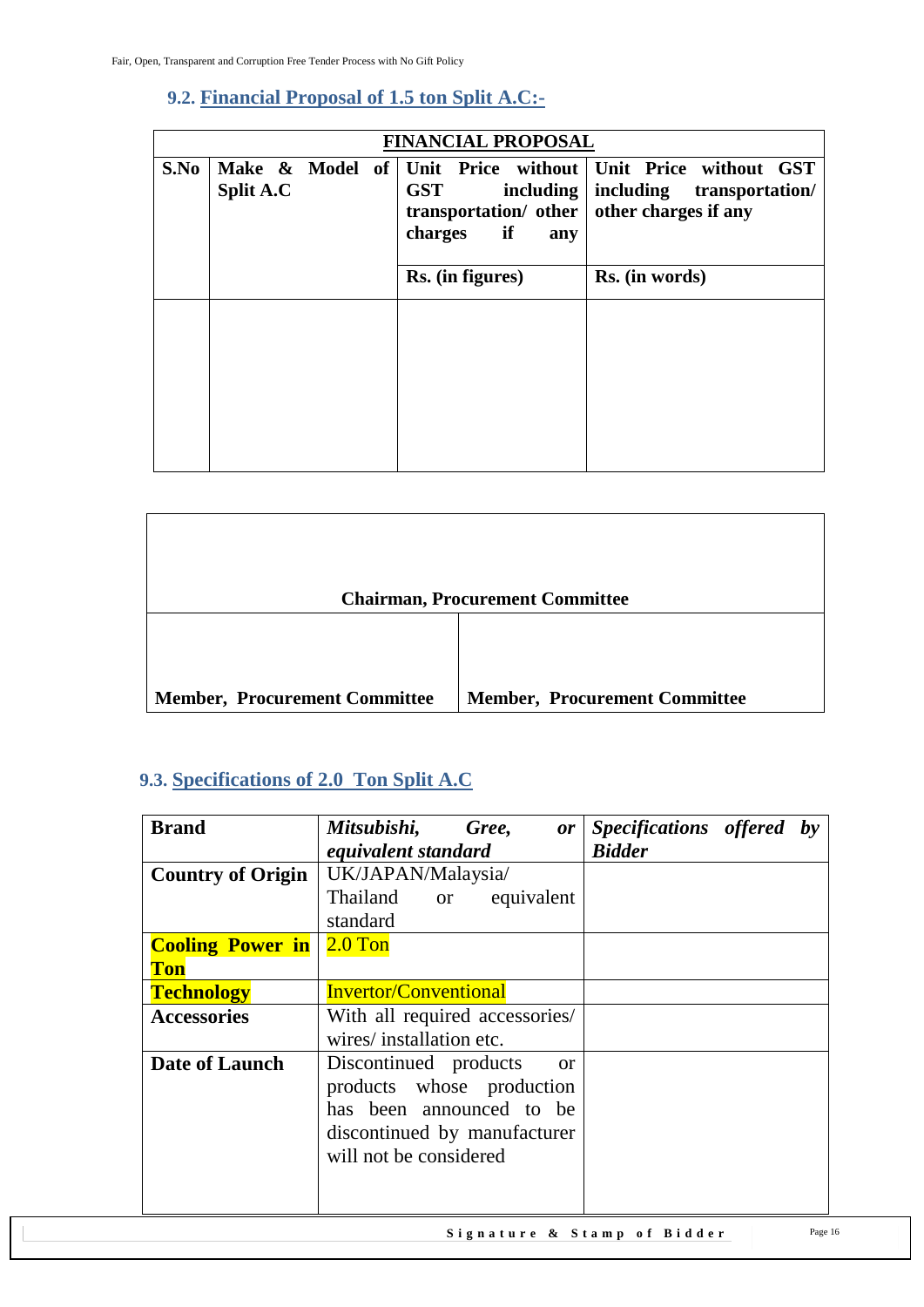Г

| <b>Installation</b>   | Bidder will provide complete    |  |
|-----------------------|---------------------------------|--|
|                       | installation kit.               |  |
|                       | Cost of standard installation   |  |
|                       | kit must be included in price   |  |
|                       | of split unit. No extra charges |  |
|                       | shall be paid for installation  |  |
|                       | kit.                            |  |
|                       | Product will be installed by    |  |
|                       | the Technicians of Sindh High   |  |
|                       | Court.                          |  |
| <b>Transportation</b> | Bidder will transport the units |  |
|                       | to Store of Sindh High Court.   |  |
|                       | Transportation charges must     |  |
|                       | be included in price of split   |  |
|                       | unit.                           |  |
|                       | No extra charges shall be paid  |  |
|                       | for transportation.             |  |
| Warranty              | 3 Years Compressor, 1 Year      |  |
|                       | Parts & Service.                |  |

| <b>Brand</b>             |  |
|--------------------------|--|
| Make & Model             |  |
| <b>Year of Launch</b>    |  |
| <b>Country of Origin</b> |  |

|                                      | <b>Chairman, Procurement Committee</b> |
|--------------------------------------|----------------------------------------|
|                                      |                                        |
| <b>Member, Procurement Committee</b> | <b>Member, Procurement Committee</b>   |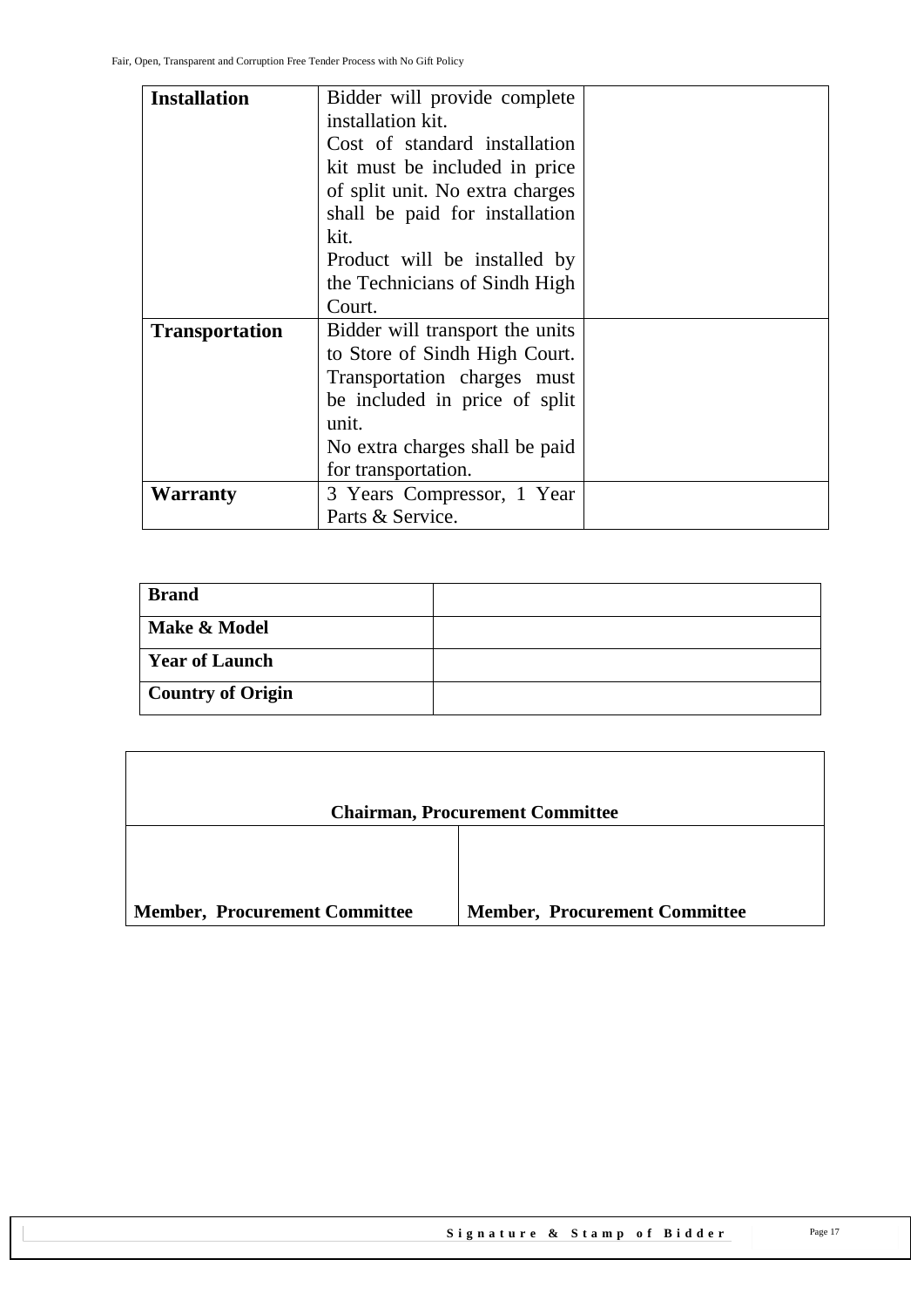### <span id="page-17-0"></span>**9.4. Financial Proposal of 2.0 ton Split A.C:-**

|      | <b>FINANCIAL PROPOSAL</b> |  |  |                                                                                                      |                                                                                        |  |  |
|------|---------------------------|--|--|------------------------------------------------------------------------------------------------------|----------------------------------------------------------------------------------------|--|--|
| S.No | <b>Split A.C</b>          |  |  | <b>GST</b><br>including $\vert$<br>transportation/ other   other charges if any<br>charges if<br>any | Make & Model of Unit Price without Unit Price without GST<br>including transportation/ |  |  |
|      |                           |  |  | Rs. (in figures)                                                                                     | Rs. (in words)                                                                         |  |  |
|      |                           |  |  |                                                                                                      |                                                                                        |  |  |

|                                      | <b>Chairman, Procurement Committee</b> |
|--------------------------------------|----------------------------------------|
|                                      |                                        |
| <b>Member, Procurement Committee</b> | <b>Member, Procurement Committee</b>   |

### <span id="page-17-1"></span>**10. Guidelines of Financial Proposal:-**

- a. Rates must be quoted in Pakistani Currency.
- b. Separate Financial Proposal should be submitted for 1.5 ton and 2.0 ton split A.C.
- c. Rates must be inclusive of transportation and all other charges if any.
- d. All Government taxes shall be applicable as per rules.
- e. Taxes shall be deducted by the Office of A.G Sindh and its decision shall be final.
- f. No request for change in price shall be considered under any circumstances due to fluctuation in dollar prices or any other factor affecting the prices.
- g. Bidder should have active vendor I.D at the time of submission of bill.

| <b>Name</b>        |  |
|--------------------|--|
| <b>Designation</b> |  |
| <b>Cell Number</b> |  |
| Signature & stamp  |  |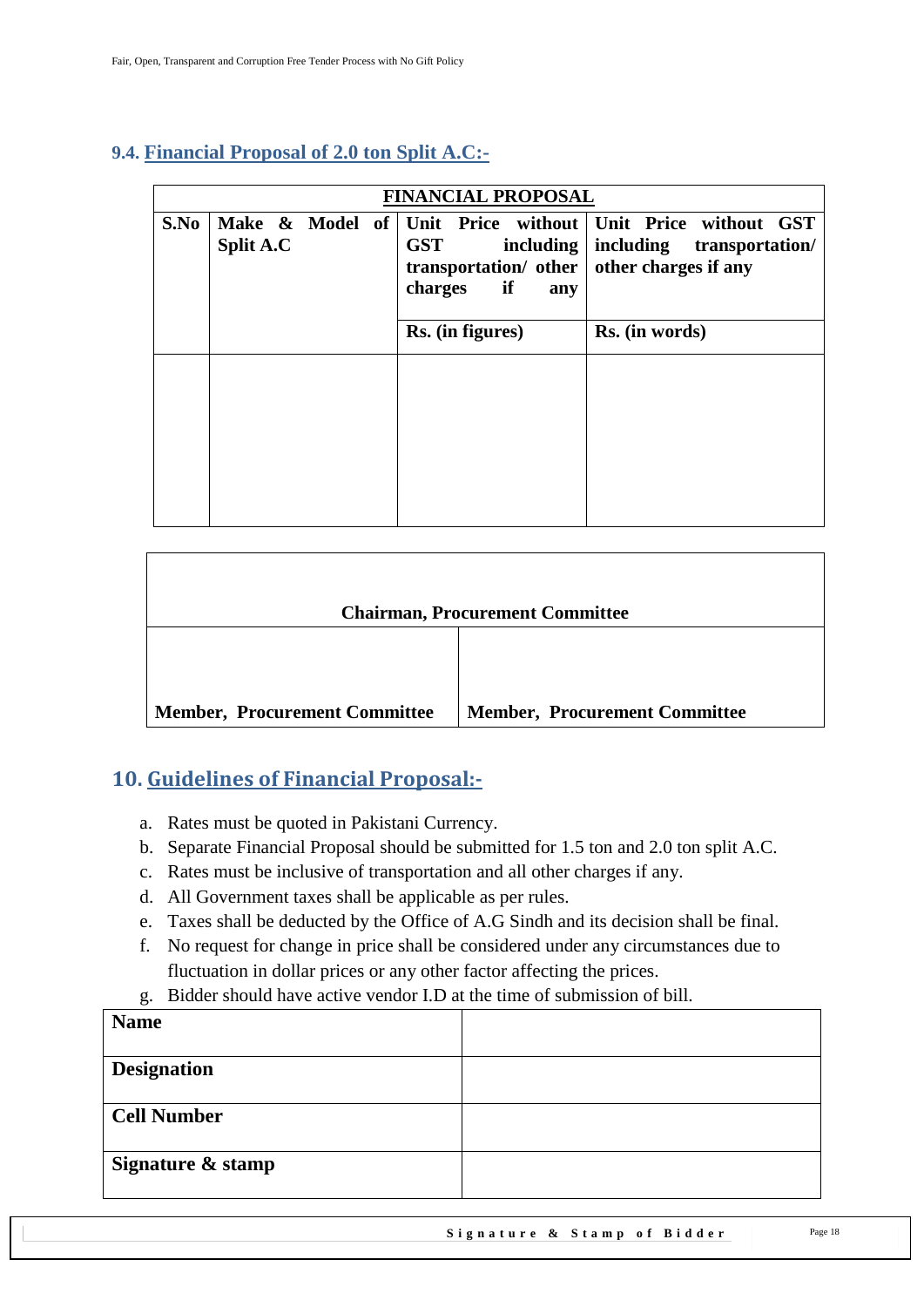## <span id="page-18-0"></span>**11. Sample of Calculation of Bid Security**

- 1. **Bid Security of 1% of total quoted amount** will be deposited along with Tender Document in shape of BID SECURITY FORM/ PAY ORDER/ BANK DRAFT as reflected in tender notice.
- 2. Bid Security should favour Registrar, High Court of Sindh, Karachi.
- 3. Original Bid Security and copy of the same is mandatory.

|                | <b>Total Amount of all items</b><br>(without GST) |  |
|----------------|---------------------------------------------------|--|
| $\overline{2}$ | 1% of Total Amount                                |  |
| 3              | <b>Pay Order Number</b>                           |  |
| $\overline{4}$ | <b>Pay Order Issuance Date</b>                    |  |
| 5              | <b>Name of Bank</b>                               |  |
| 6              | <b>Amount of Pay Order</b>                        |  |
| 7              | <b>Period of Validity</b>                         |  |

**Please attach/ paste/ staple copy of Bid Security in this Box**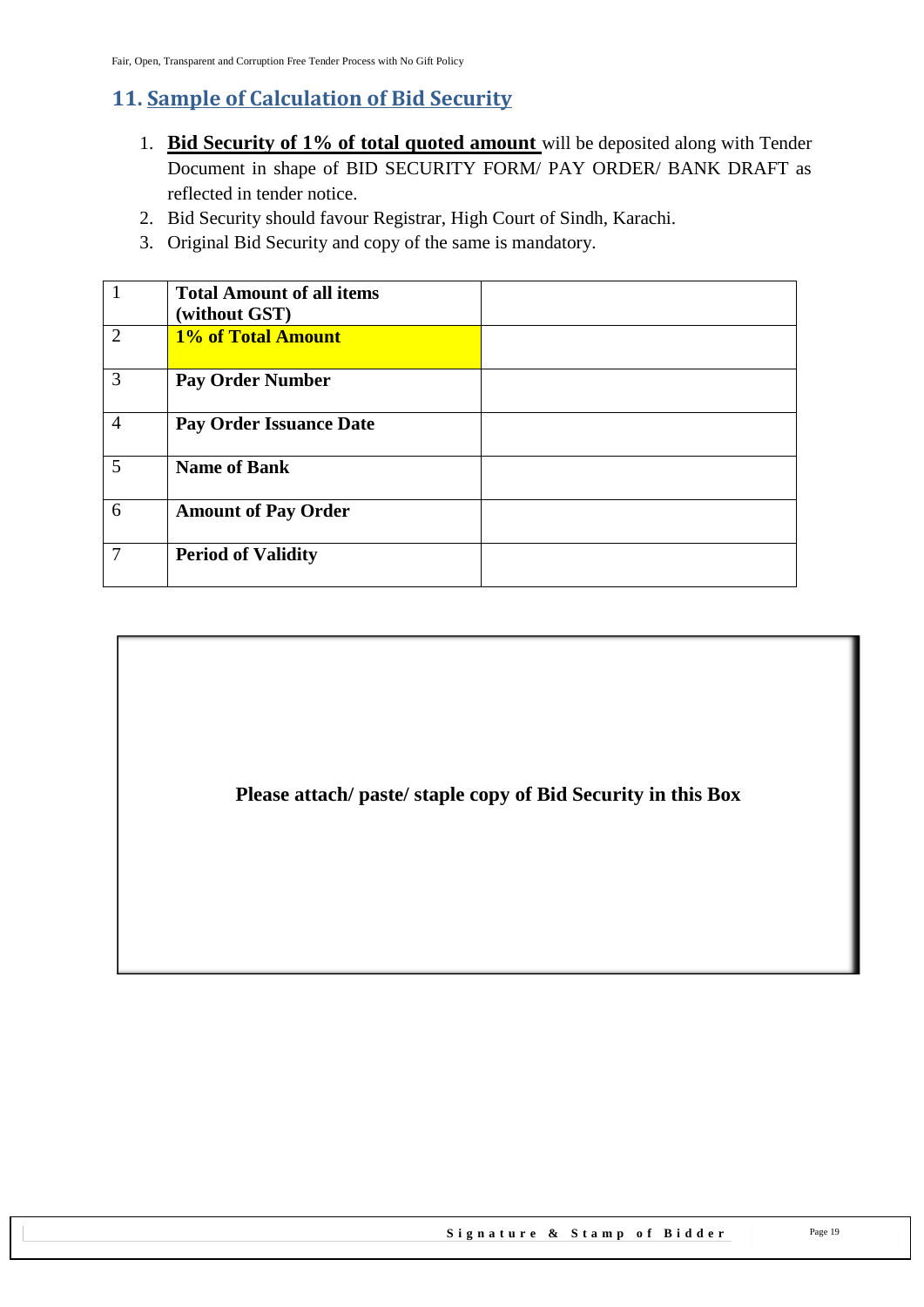## <span id="page-19-0"></span>**12. Terms & Conditions:**

- 1. **Bidding Method**: *Single Stage-One Envelope method* will be adopted for bidding process as per SPPRA Rules.
- 2. **Qualification/ Eligibility:** Bidders are bound to submit soft and hard copies of all documents as mentioned in Eligibility Criteria Section, in order to establish their eligibility to participate in bid. In case of non-availability of either, soft or hard copy, bidder may be disqualified.
- 3. **Release of Bid Security**: The bid security of unsuccessful bidder will be released by SHC after award of work or after expiry of bid validity period as per rules.
- 4. **Late Bids**: Sindh High Court shall not consider any bid that arrives after the deadline for submission of bids, as reflected in NIT. Any bid received after the deadline for submission of bids shall be declared late, rejected, and returned unopened to the Bidder.
- 5. **Responsive Bids**: A substantially responsive Bid is one that conforms to all the terms, conditions, and specifications of the Bidding Documents without material deviation, reservation, or omission. Non-responsive Bids shall not be considered. Bidders are advised in their own interest to prepare their bids as per format, requirements, terms & conditions, mentioned in bid documents. Bidders are also advised to submit soft and hard copies of all required documents along with their bids.
- 6. **Award of Contract**: Sindh High Court may award the Contract to the **qualified Bidder** whose offer has been determined to be the lowest bid and is substantially responsive to the Bidding Documents, provided further that the Bidder is determined to be qualified to perform the Contract satisfactorily.
- 7. **Notification/ Purchase Order for Award of Contract**: Prior to the expiration of the period of bid validity, Sindh High Court will notify the successful Bidder, in writing, that its Bid has been accepted. Until a formal Contract is prepared and executed, the purchase order/ notification of award shall constitute a binding Contract.
- 8. **Performance Security**: The bid security of successful bidder will be released after submission of Performance Security equal to **10% of total cost of contract**.
- 9. **Release of Performance Security**: Performance Security shall be released after successful delivery of goods and issuance of satisfactory certificate from the concerned officer.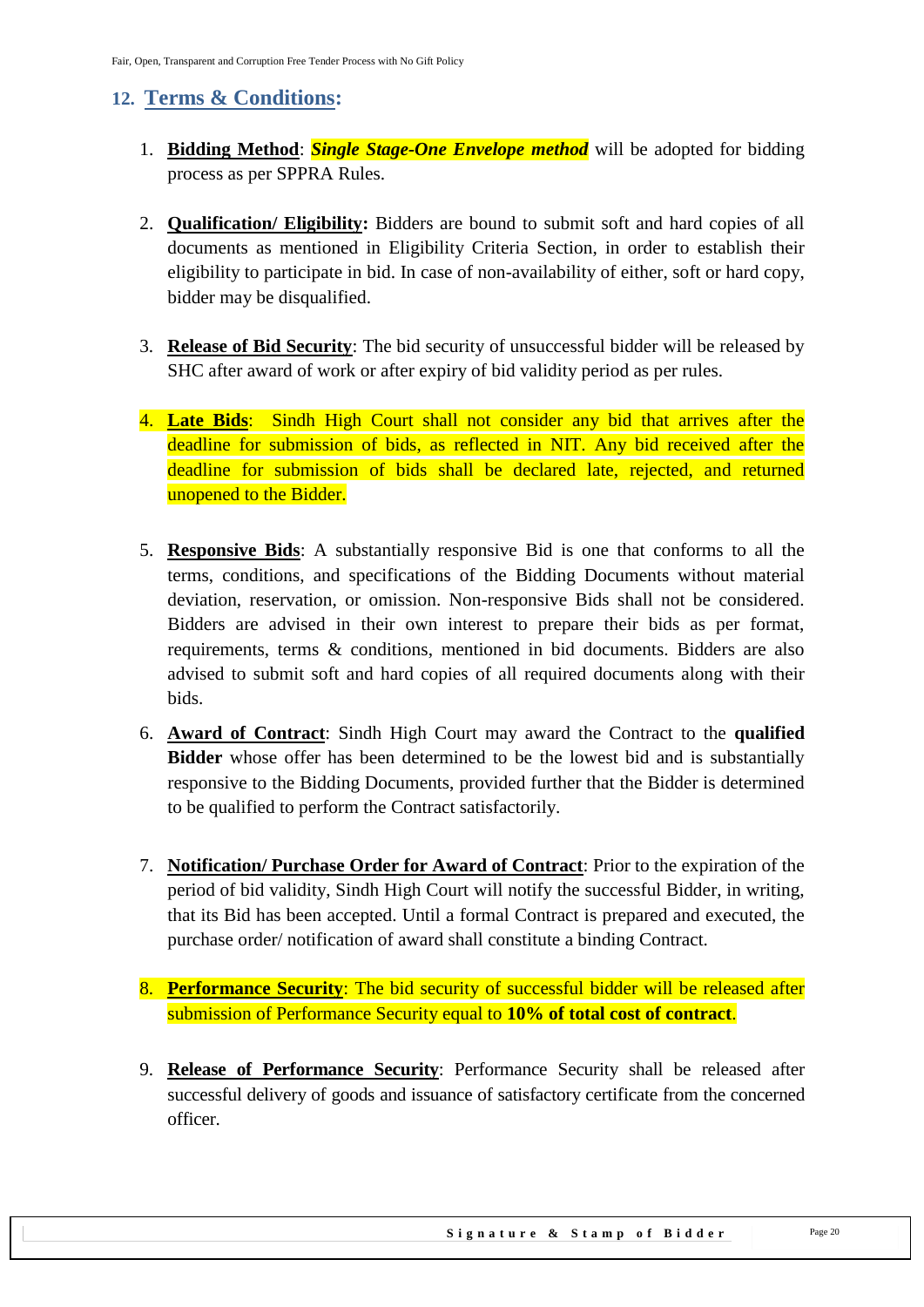- 10. **Validity Period:** The procurement contract will be awarded within bid **validity period i.e. 90 days** as per SPRRA Rules.
- 11. **Receiving/Acceptance of Purchase Order:** The vendor will sign the copy of the Purchase Order as acknowledgement. Copy of Purchase Order along with relevant documents must be submitted along with bill.
- 12. **Delivery Mechanism**: Successful bidder shall deliver the goods within **thirty (30) calendar days** of issuance of Purchase Order. No request for extension in delivery date shall be considered.
- 13. **Delayed Delivery:** 1% penalty of the total amount will be imposed per day for which the company/firm/agency failed to deliver within the delivery/execution period.
- 14. **Inspection:** Physical inspection will be carried out by the Building Supervisor of this Court. Ordered material is subject to final inspection at the time of delivery.
- 15. **Quantity Delivered:** Competent Authority reserves the right to increase/decrease the quantity as per requirement and availability of funds, as per rules.
- 16. **Payment Term:** Payment shall not be made in advance before making delivery. Payment shall be issued by the office of A.G Sindh and cheque will be handed over to bidder (s) or his authorized representative (s).
- 17. **Condition of Goods**: All items must meet in all respects with the sample/specifications & conditions of the Order and must be in good condition & conform to the best industrial quality standards; otherwise they will be liable to be rejected as per rules.
- 18. **Rejection of Goods:** We reserve the right to cancel any or all the items if material is not in accordance with our specification or if the delivery is delayed.
- 19. **Disclosure of Confidential Script/Material:** All rights reserve with the SHC and no information either in written/electronic media/copying form should be disseminated without the permission of the authority.
- 20. **Resolution of Differences:** In case of any difference or dispute arises between the parties, the same shall be dealt with as per rules.
- 21. **Rules, Regulations & Policies:** All rules, regulations and policies will be governed in accordance to the SPPRA.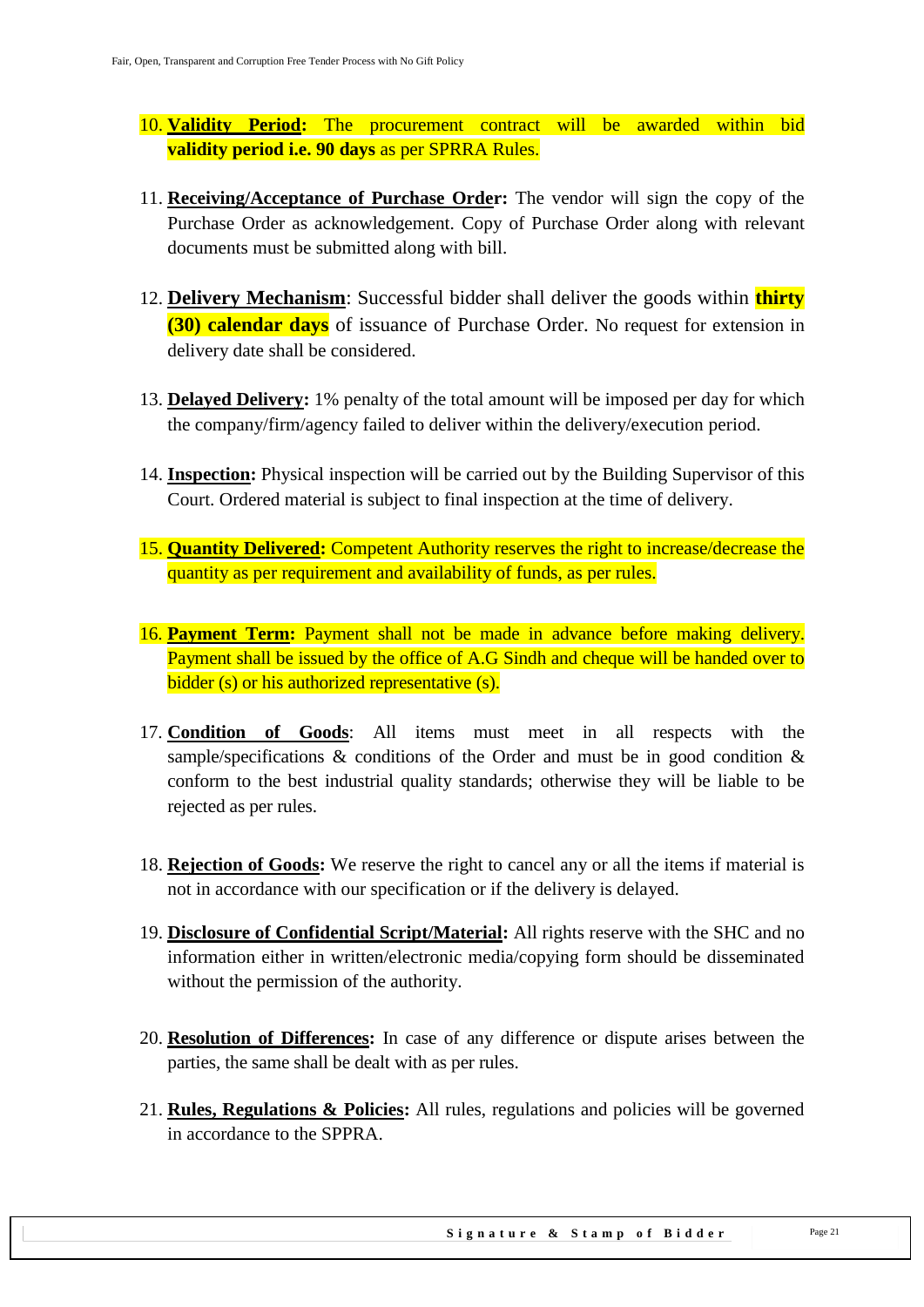- 22. **Mistakes in Calculation:** The contractor/ supplier will be liable for any mistakes in calculation of price/ rate and amount and shall be liable to suffer the loss arises at any stage of contract, due to mistakes in calculation or tax rates.
- 23. **Government tax(es), levi(es) and charges(s)**: All Government taxes (including Income tax and stamp duty), levies and charges will be charged as per rules. Bidder should keep them updated regarding taxation issues in consultation with the relevant tax regulatory authorities.
- 24. **Stamp Duty**: Stamp duty will be levied as per rules. All matters of stamp duty shall be dealt with by the budget branch and A.G Sindh.
- 25. **Alternative Bids**: Alternative bids shall not be considered and complete tender shall be rejected being non-responsive.
- 26. **Cost of Bidding**: Tender documents can be downloaded free of cost. However, the Bidder shall bear all costs associated with the preparation and submission of its bid, and Sindh High Court shall not be responsible or liable for those costs, regardless of the conduct or outcome of the bidding process.
- 27. **Rights of Sindh High Court**: Sindh High Court reserves the right to accept or reject any bid, and to annul the bidding process and reject all bids at any time prior to contract award, without thereby incurring any liability to Bidders.
- 28. **Interest on Late Payments**: No interest shall be paid on late payment if cheque is received late from the Office of A.G Sindh. However, every effort shall be made for timely payments to successful bidders.
- 29. **Insurance:** The goods supplied under that contract should be fully insured. All cost of insurance shall be paid by the successful bidder. If the goods are not insured then risk if any shall be suffered by the successful bidder.
- 30. **Warrants:** Supplier must warrants that goods supplied would be new, unused and as per best industrial standards. All terms and conditions of standard warranty shall be applicable.
- 31. **Termination of Contract**: SHC may terminate the contract, if the successful bidder fails to supply all or parts of goods within definite time or fails to perform any other obligations of contract or bidder has failed to submit performance security or bidder has involved in fraud/ corruption.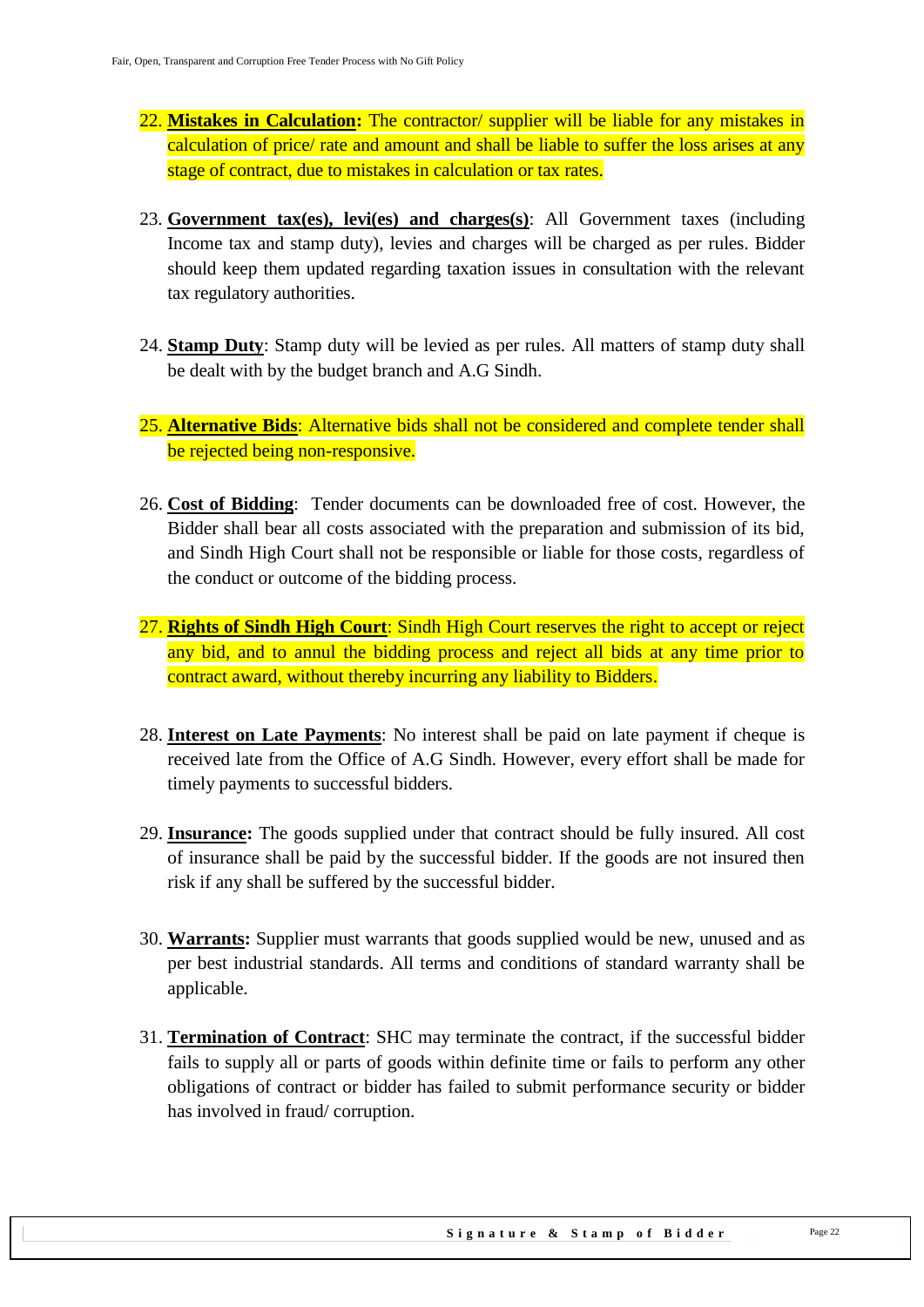32. **Manipulation of Tender Documents**: Any type of manipulation/ alteration/ changes in tender document by the bidder for favoring the bidder shall not be tolerated under any circumstances and bid shall be rejected being non-responsive.

It is hereby certified that the terms and conditions have been read, agreed upon and signed.

| Name:               |  |
|---------------------|--|
|                     |  |
|                     |  |
| <b>Designation:</b> |  |
|                     |  |
|                     |  |
|                     |  |
| Signature & stamp   |  |
|                     |  |
|                     |  |
|                     |  |
|                     |  |
| <b>Cell No</b>      |  |
|                     |  |
|                     |  |
|                     |  |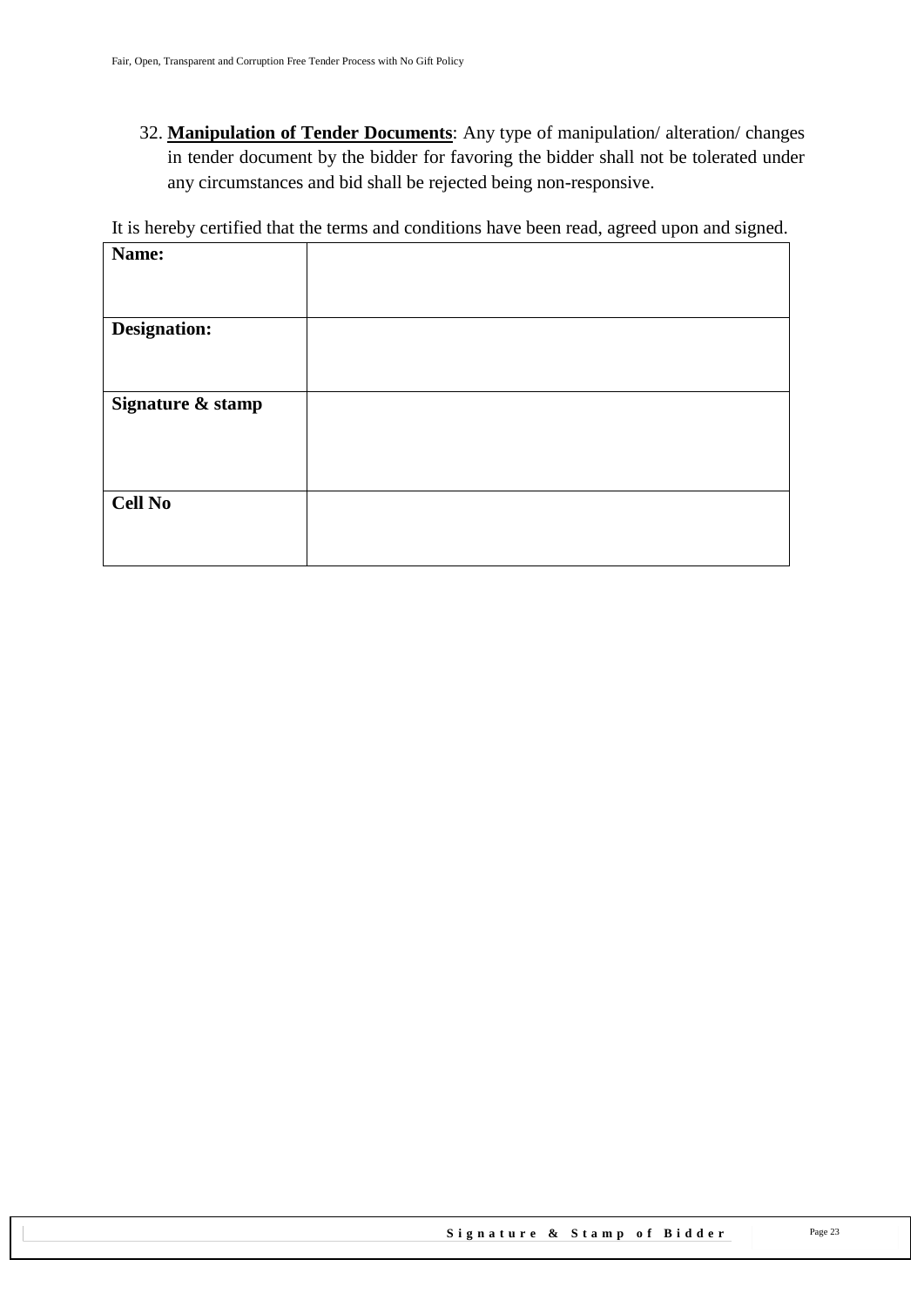.

 $\overline{\Gamma}$ 

#### <span id="page-23-0"></span>**13. Format of Undertaking (to be submitted on stamp paper):**

| We,                                                                             | located<br>at                                                                                                                                                                                                                                                                                                                                                                                                                                                           |
|---------------------------------------------------------------------------------|-------------------------------------------------------------------------------------------------------------------------------------------------------------------------------------------------------------------------------------------------------------------------------------------------------------------------------------------------------------------------------------------------------------------------------------------------------------------------|
|                                                                                 | do hereby undertake/ declare on Oath at under:-                                                                                                                                                                                                                                                                                                                                                                                                                         |
| date of operation.                                                              | 1. That we are not black listed from any government/ semi government/<br>autonomous/ private or any other national or international organization since the                                                                                                                                                                                                                                                                                                              |
|                                                                                 | 2. That we are not defaulter with any bank or financial institution.                                                                                                                                                                                                                                                                                                                                                                                                    |
| 3. That we have not provided any false/ misleading information to High Court of |                                                                                                                                                                                                                                                                                                                                                                                                                                                                         |
| Sindh.                                                                          |                                                                                                                                                                                                                                                                                                                                                                                                                                                                         |
|                                                                                 | 4. That our organization will not engage in corrupt, fraudulent, collusive, coercive<br>or obstructive practices in competing for the tender in question.                                                                                                                                                                                                                                                                                                               |
|                                                                                 | 5. It is undertaken to indemnify Sindh High Court for any loss or damage incurred<br>due to corrupt business practices of our organization (if any) and if the same is<br>proved then we will pay compensation to High Court of Sindh an amount<br>equivalent to ten times the sum of any commission, gratification, bribe, finder's<br>fee or kickback given by our organization (if any) for the purpose of obtaining<br>or inducing the procurement of any contract. |
| <b>Name of Deponent:</b>                                                        |                                                                                                                                                                                                                                                                                                                                                                                                                                                                         |
| <b>Designation:</b>                                                             |                                                                                                                                                                                                                                                                                                                                                                                                                                                                         |
| Signature & stamp                                                               |                                                                                                                                                                                                                                                                                                                                                                                                                                                                         |
|                                                                                 |                                                                                                                                                                                                                                                                                                                                                                                                                                                                         |